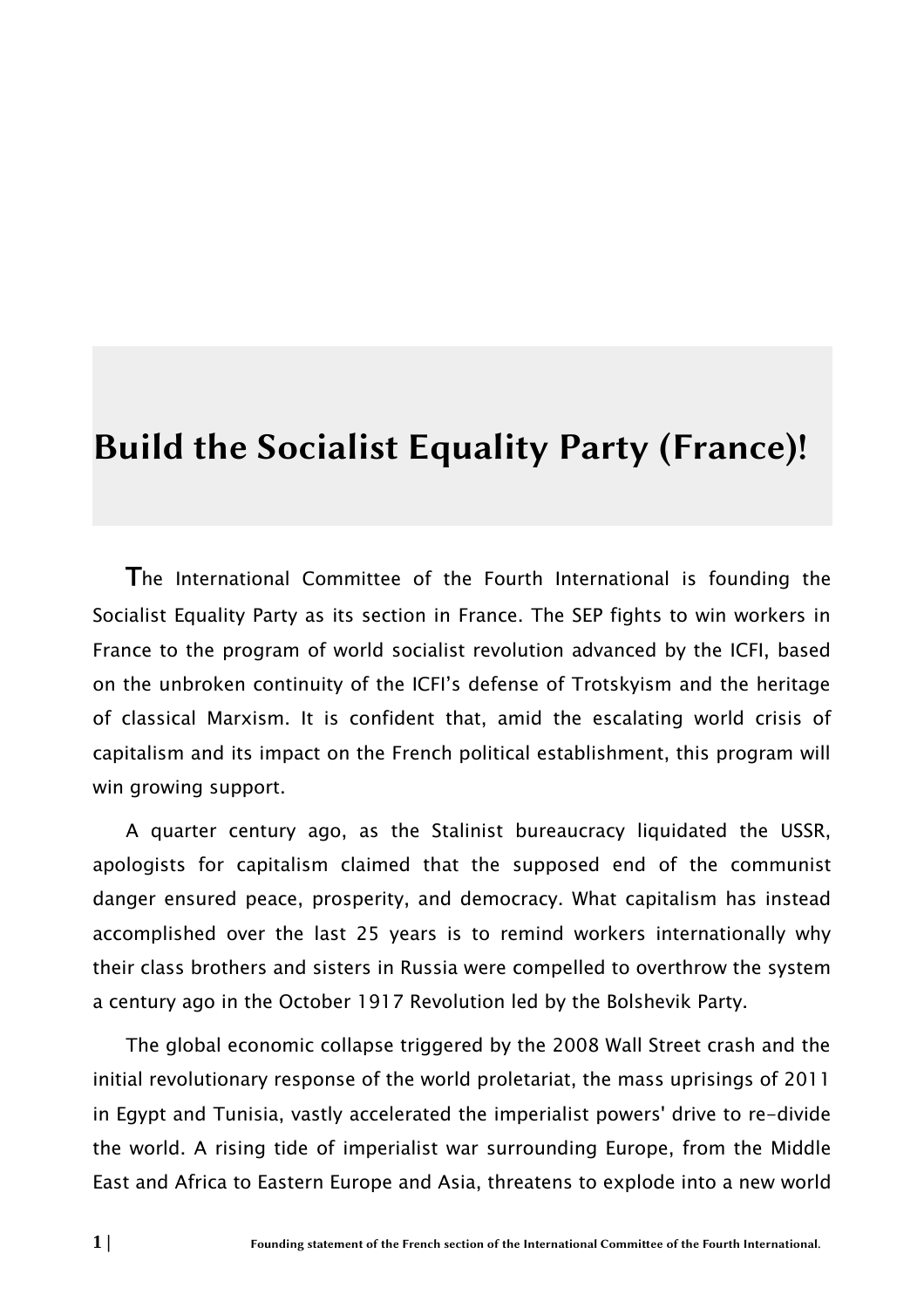war. At home, European capitalism has repudiated the pacifist and reformist guise it adopted during the Cold War to counter the political and ideological challenge posed by the existence of the USSR. The European Union ruthlessly imposes an austerity diktat across the continent, tearing up social rights while handing out trillion-euro bailouts to the banks and setting up the legal and surveillance infrastructure of a police state. The basic purpose of the police surveillance infrastructure is to violently repress workers' protests against austerity.

The political situation in France is characterized by a vast contradiction. The revolutionary traditions of the French proletariat were a key contributor to the birth and development of Marxian socialism nearly two centuries ago. The October Revolution found powerful support in the French working class and the main revolutionary struggles of the proletariat in  $20<sup>th</sup>$  Century France were themselves key strategic experiences of the international working class. Yet today, as world capitalism is staggered by an escalating war drive and the deepest economic crisis since the Great Depression, no political tendency in France outside of the ICFI sets as its aim the revolutionary overthrow of capitalism by the working class and the building of socialism.

Instead, the forces that have dominated "left" politics since 1968 are bitterly hostile to socialism and the working class. Popular anger is erupting against the reactionary agenda of war, austerity and attacks on democratic rights pursued by the Socialist Party (PS) and its political satellites over an entire historical epoch. It is ever clearer that the founding of the PS in 1969, the decades-long collapse of the Stalinist French Communist Party (PCF), and the domination of official "far left" politics by figures from the post-1968 student movement left workers totally disenfranchised.

As Hollande himself told a meeting of London bankers during his election campaign in 2012, "Today there are no more communists in France. The left liberalized the economy and opened markets to finance and privatization. There is nothing to fear."

For decades, the PS and its allies sought to redefine "left" politics in line with the lifestyle concerns of affluent sections of the middle class. They promoted not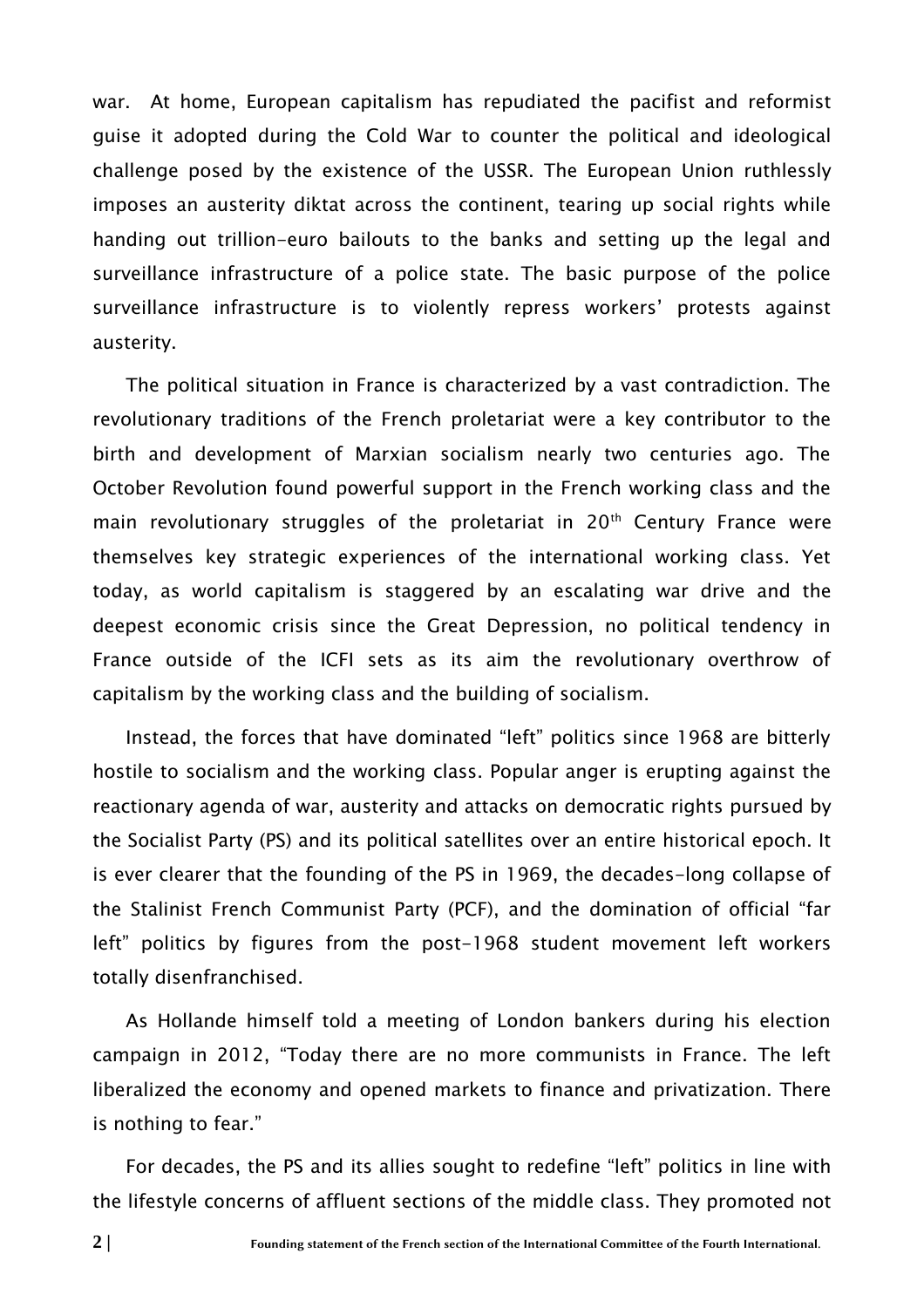opposition to imperialism, but support for its "humanitarian" wars, not class struggle, but "social dialog" between the trade union bureaucracy and big business, not international workers' solidarity, but Islamophobia and nationalism. To the extent that these forces are allowed to posture as representatives of socialism, they only drive angry and desperate voters behind the neo-fascist National Front (FN).

But the class struggle brooks no interruption. The existing parties are political tools of the ruling class, so the critical task is the building of a revolutionary alternative for the working class. The SEP fights to develop as a mass vanguard party of the working class, basing itself on the continuity of the ICFI's struggle for Trotskyism against social democracy, Stalinism and pettybourgeois anti-Marxism.

The ruling class has not been able to eradicate all memory of Trotsky and Trotskyism in France. They are imperishably associated with opposition to Stalinism's betrayal of the revolutionary opportunities of 20th century France: the 1936 general strike, the liberation from Nazi occupation in 1944, and the 1968 general strike.

The SEP is aware, however, that simply declaring itself to be Trotskyist will not win over masses of workers and youth or make clear the content of the SEP's program. For 45 years, Trotskyism has been falsely associated in France with the descendants of petty-bourgeois renegades from Trotskyism operating on the periphery or within the PS. The ICFI has not had a French section since 1971, when Pierre Lambert's Internationalist Communist Organization (OCI --today the Independent Democratic Workers Party-- POID) split with the Socialist Labour League (SLL) in Britain, then the ICFI's leading section. It joined an international milieu of petty-bourgeois groups --including in France the Revolutionary Communist League (LCR --today the New Anticapitalist Party-- NPA) and Workers Struggle (LO)--against which the ICFI had been founded in 1953. That such parties offer no alternative to the PS was recently underscored by the role of their Greek ally, Syriza. After forming a government in Greece last year, Syriza slavishly implemented the EU's austerity diktat.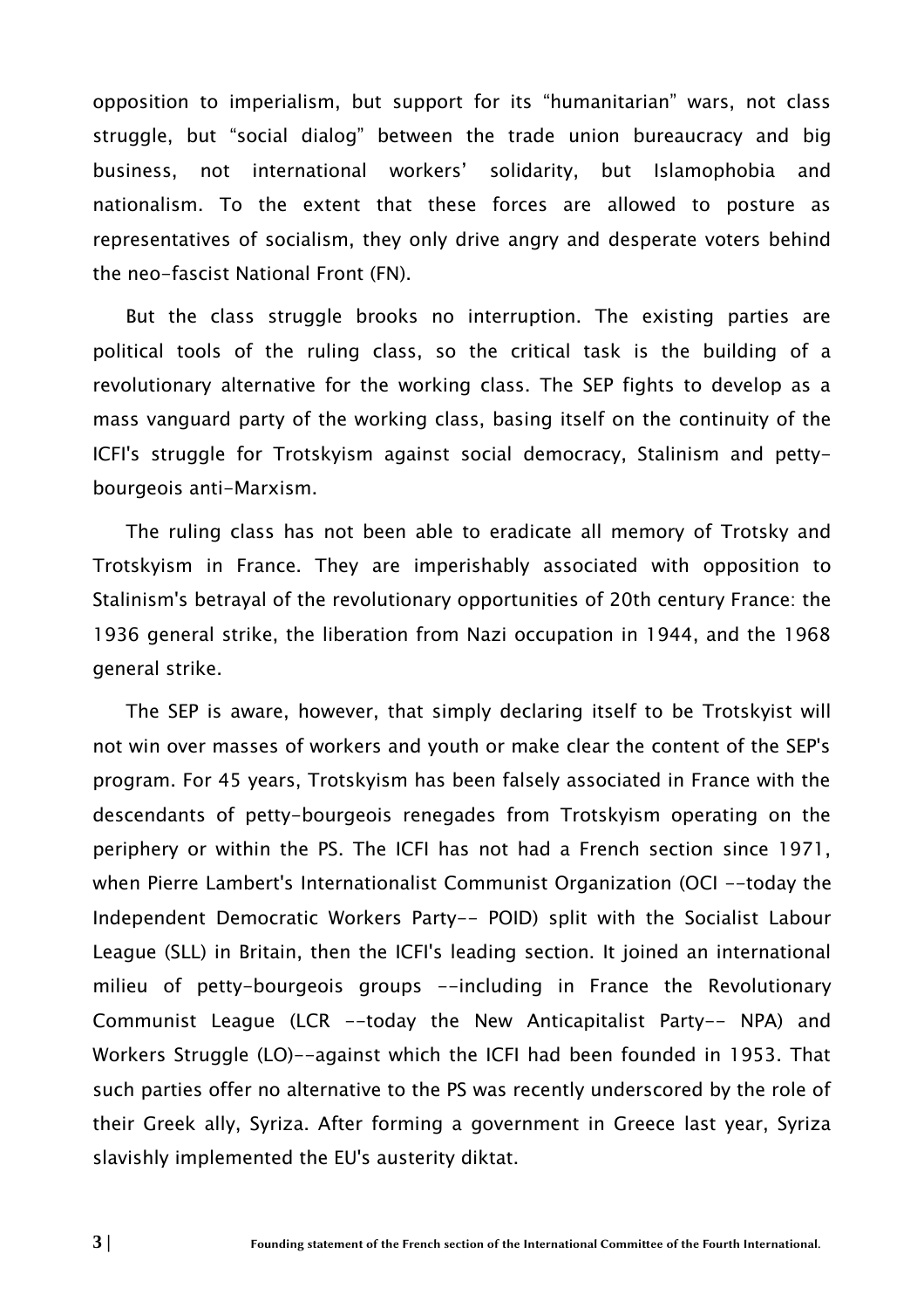The SEP fights to clarify to advanced workers the irreconcilable opposition between the ICFI's Trotskyist struggle for proletarian internationalism and these pseudo-left parties. The SEP's attitude to them is implacably hostile. It does not consider any of these organizations to be Trotskyist or organizations that can be pressured to adopt Trotskyist policies. It rejects with contempt their accusations that the SEP is "sectarian," by which they mean that it struggles for political principles. The SEP bases its opposition to them on the historical and political lessons of decades of revolutionary struggle of the ICFI and its forebears.

#### The PCF and the bankruptcy of Stalinism

From the end of World War II to the 1968 general strike, the leading party in the French working class was the Communist Party of France (PCF). It used its close ties to the Kremlin and its emergence in the leadership of the armed resistance movement against the Nazi Occupation during World War II to posture as the inheritor of the October Revolution in France. It exploited this prestige to promote a nationalist outlook and betray the great revolutionary opportunities in 20<sup>th</sup> century France. Over the last half-century, it has been discredited by its betrayal of the 1968 general strike, its support for and participation in PS governments, and its backing for the Kremlin's restoration of capitalism in the USSR. Its record has vindicated Trotsky's critique that Stalinism is a counterrevolutionary and anti-Marxist reaction against the perspective of world socialist revolution.

In 1935, the Stalinized Third International adopted a strategy of supporting bourgeois parties in Popular Front alliances, consciously abandoning the struggle for socialist revolution outside the USSR. This strategy, which flowed from the Soviet bureaucracy's repudiation of international revolution and its adoption of the theory of "socialism in one country" in the USSR, directly violated a cardinal principle of Marxism: the need to establish the political independence of the working class from the bourgeoisie. It produced terrible defeats internationally. In Spain, a Popular Front government suppressed workers' uprisings and led the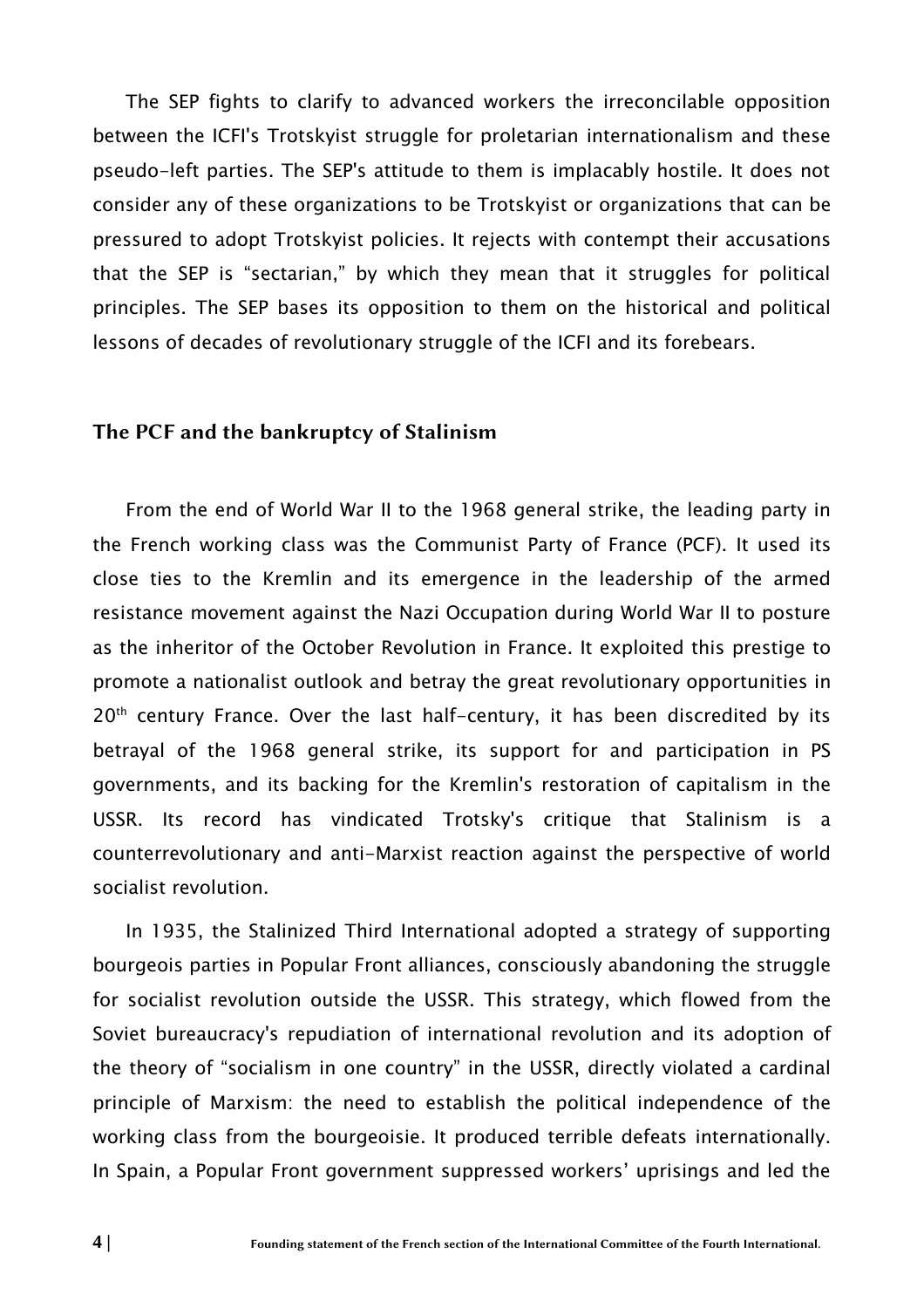Spanish Republic to defeat against the fascist rebellion of Generalissimo Francisco Franco. The French Popular Front government rode out the 1936 general strike, which the Stalinists sold out for concessions agreed with French business federations, and crushed the strike wave that continued until 1938.

Shortly after the 1936 general strike, Stalin launched the Moscow Trials, which framed surviving Old Bolshevik leaders of the October Revolution as terrorists and fascists. This paved the way for the Great Purges and the political genocide of Marxists inside the Communist International, which culminated in the assassination of Trotsky. As the Communist Party in France isolated strikes that followed the 1936 general strike and allowed the state to crush them, it savagely denounced Trotsky and attacked his supporters. Its top leadership published slanders against Trotsky and the Old Bolsheviks in the PCF daily L'Humanité and helped organize the GPU assassination of Trotskyists internationally.

Stalinism blocked the European proletariat's last chance to avert the devastation and mass slaughter of World War II through social revolution. It paved the way in France for the coming to power of the fascist Vichy regime, as the bourgeoisie went over to defeatism after the Nazi invasion in 1940. The National Assembly voted full powers to Marshal Philippe Pétain, who oversaw collaboration with the Nazis. The PCF was forced underground after it approved the Stalin-Hitler non-aggression pact in 1939.

In line with the Kremlin's counterrevolutionary policy of splitting the world into spheres of influence with US and British imperialism during World War II, the PCF betrayed the revolutionary opportunity provided by the liberation of France from Nazi occupation. It used its dominant role in the French Resistance to help General Charles de Gaulle and US and British authorities set up a capitalist Fourth Republic and cover up the crimes of European fascism. Adopting de Gaulle's misleading claim that France "resisted," and blocking the legal pursuit of the collaborationists, it disbanded factory committees into co-management bodies controlled by the bosses, dissolved Resistance militias into de Gaulle's army, and contributed ministers to de Gaulle's government. It allowed colonial wars to proceed, notably in Indochina and then Algeria. It initially contributed ministers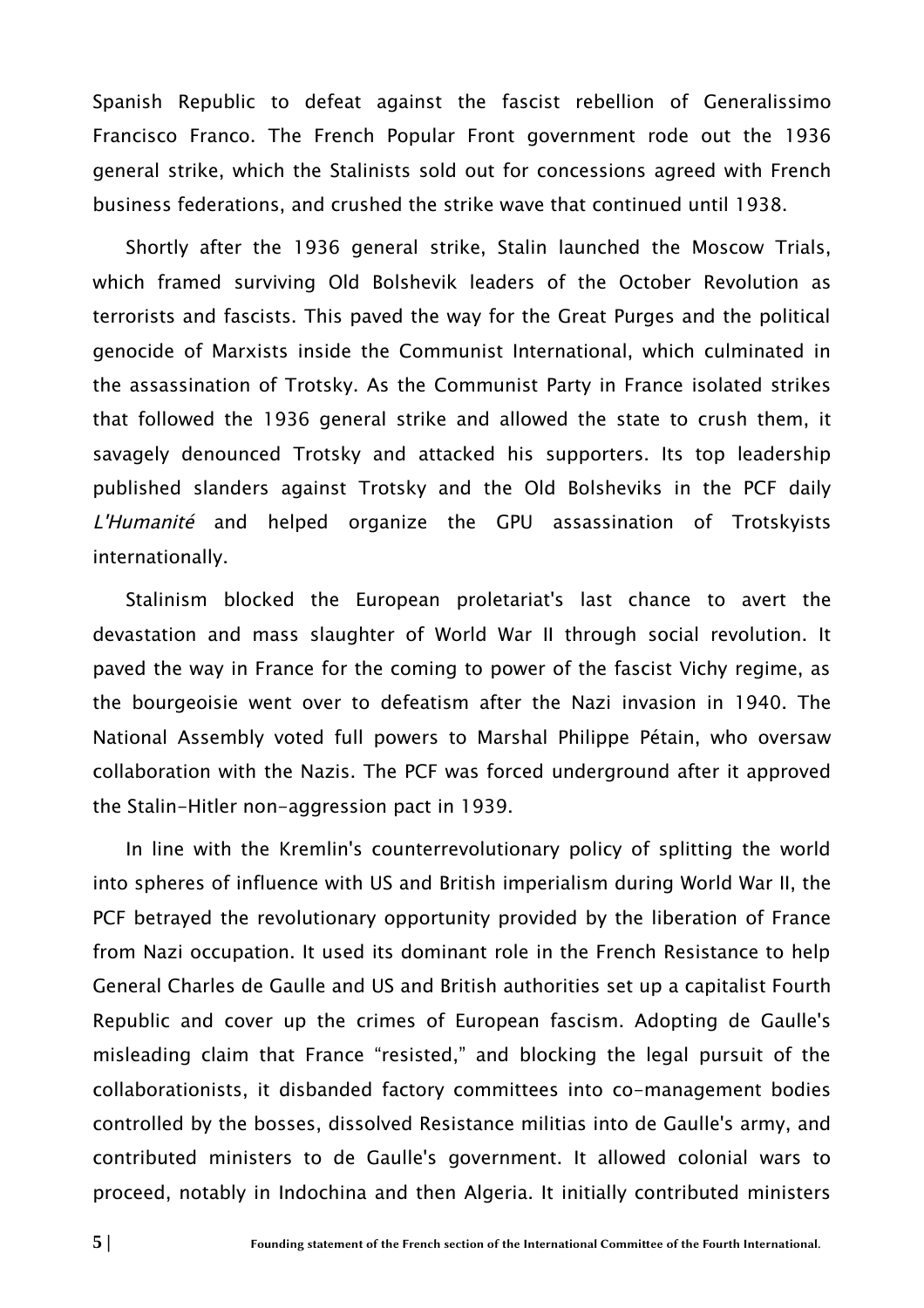to de Gaulle's government and proved to be a pillar of stability in every crisis of the Fourth Republic, selling out the mass insurrectionary strikes of 1947 and the general strike of 1953. On this basis, it enjoyed broad support among intellectuals who sought to give their theorizing a "left" or even Marxist coloration, but who opposed a socialist revolution.

The false identification of the October Revolution with the PCF ultimately had fatal consequences for the workers' movement in France as it emerged from the Liberation. Millions of workers flocked to the unions and the PCF under conditions where capitalism had been deeply discredited by the crimes of fascism. However, they were joining organizations poisoned by a nationalist outlook, whose false claims to represent revolution were based on historical lies: the cover-up of the crimes of fascism in France, the PCF's unbending defense of the Moscow Trials, and the denial of the role of Trotskyism as the continuation of the October Revolution.

The Algerian war of 1954-1962 soon exposed the reactionary role of the political establishment of the Fourth Republic, of which the PCF was an integral part. When Premier Guy Mollet of the social democratic French Section of the Workers International (SFIO) asked for war credits and special powers, the PCF voted for them. The PCF then failed to oppose an aborted coup against Mollet that returned de Gaulle to power in 1958 and led to the founding of the Fifth Republic. France's resort to mass torture and the murder of hundreds of thousands of Algerians exposed the post-war regime. The methods of French paratroopers and security forces in Algeria recalled those used just over a decade before in France by the fascist authorities. In France, where anti-war protests met with deadly repression, Paris prefect and former Vichy official Maurice Papon oversaw a bloody massacre of the October 17, 1961 protest of Algerians called by the National Liberation Front (FLN).

The eruption of the May-June 1968 general strike in France was a high point in a wave of working class struggles internationally that shattered the post-war capitalist equilibrium and, in France, undermined the PCF and the de Gaulle regime. A bloody police assault on student protesters at the Sorbonne triggered a mass response in the proletariat. Over ten million workers went on strike, as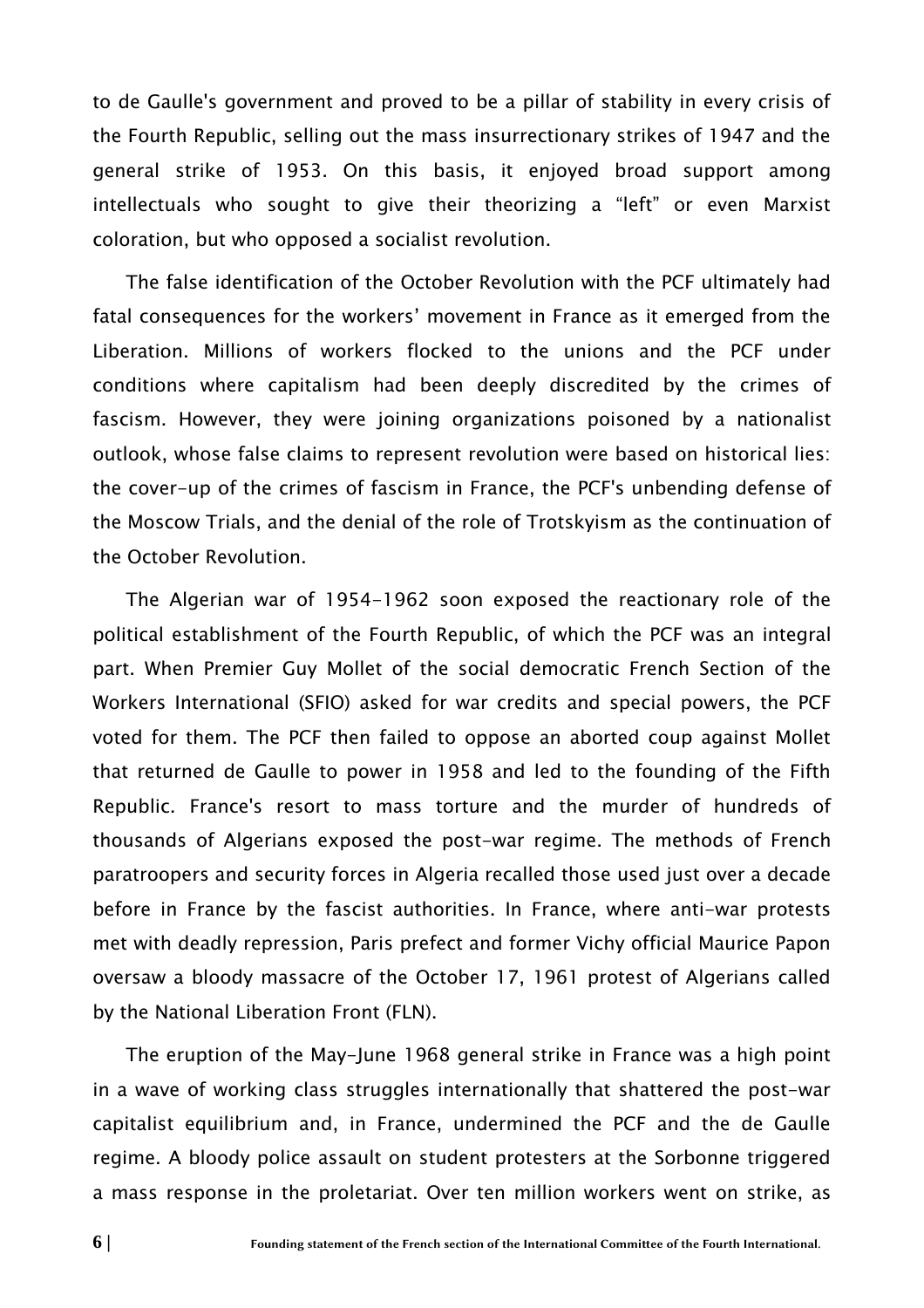red flags were raised over factories across France, and the French economy ground to a halt. When de Gaulle made an urgent trip to visit his generals in Baden-Baden, he found that troops under their command could not be relied upon to march on Paris to crush the protests.

The international working class demonstrated its immense revolutionary potential. From 1968 to 1975, mass workers' struggles, anti-colonial uprisings and youth protests spread throughout the world. The collapse of dictatorships in Spain, Portugal and Greece, the resignation of US President Richard Nixon, and Washington's defeat in the Vietnam War, amid mass strikes and protests in the United States, shook global capitalism to its foundations.

The main obstacle to socialist revolution was the crisis of revolutionary leadership in the working class. In 1968 in France, the PCF and CGT again blocked a struggle for power by the working class, propping up the de Gaulle government, negotiating wage concessions in the Grenelle Accords, and, over the course of several weeks, organizing a return to work. While the PCF managed to halt a revolution, it undermined illusions that it was a revolutionary party.

### The rise of the Socialist Party

What emerged from the discrediting of the PCF by the events of 1968 was not, however, a mass revolutionary party in the working class, but the PS. Founded at congresses held in 1969 and 1971 at Alfortville and Epinay, it was from the beginning not a socialist party, but a party of finance capital. Nor was it a new version of the SFIO. Launching such a party would of itself have been a reactionary initiative, as the SFIO was a staunch servant of the bourgeoisie: it supported World War I and opposed the October Revolution, most of its deputies voted for Pétain in 1940, and it waged war in Algeria. However, the PS was a far broader coalition.

The PS was designed as an electoral vehicle for François Mitterrand, a former Vichy official and justice minister in the Mollet government, who had maintained close ties to leaders of the Vichy police such as René Bousquet, who collaborated in the Holocaust. It included a rump of the SFIO, Mitterrand's Convention of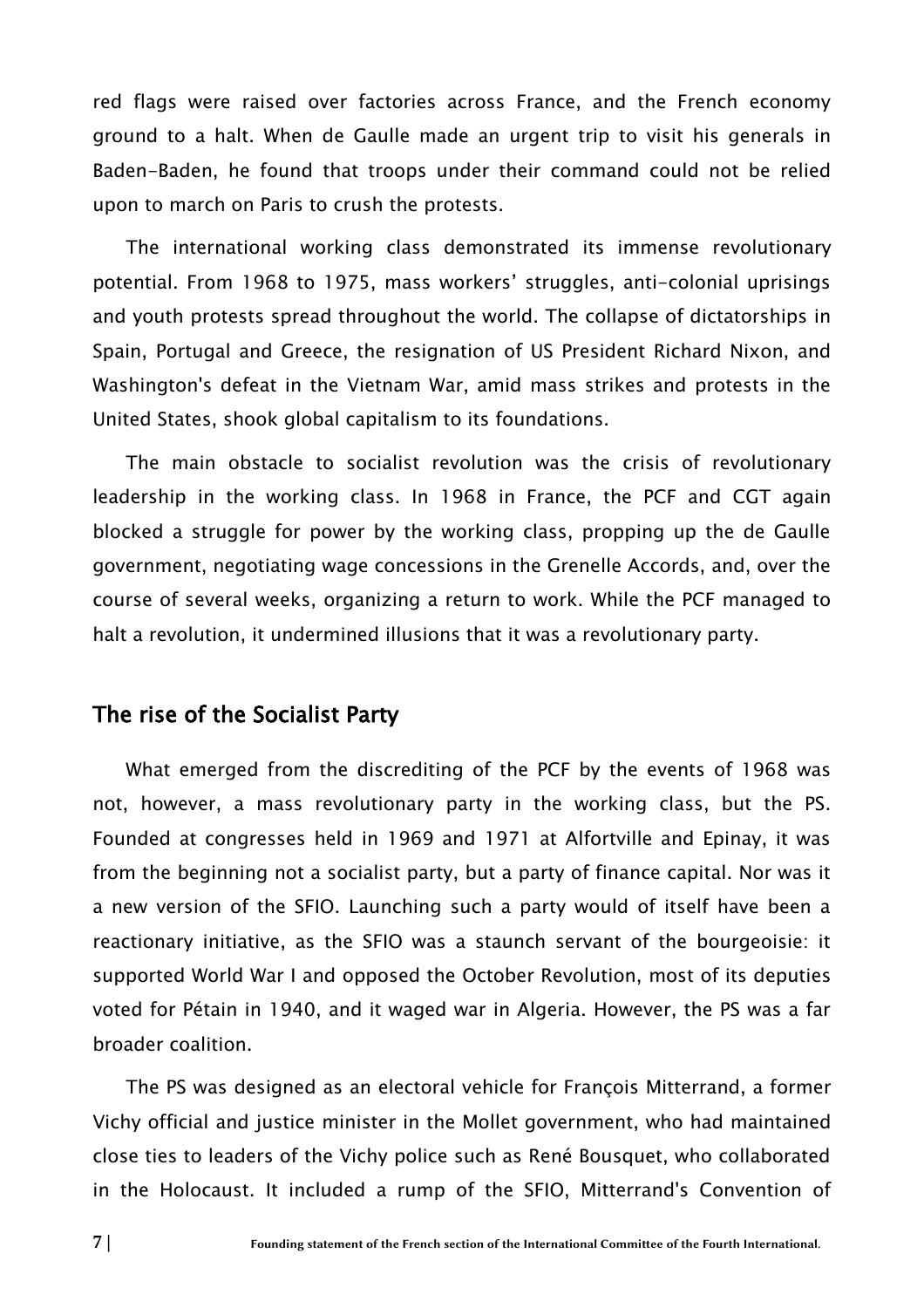Republican Institutions, which incorporated forces from the old Radical Party tied to Vichy, social-Catholic forces such as the supporters of *Esprit* magazine, and "left" intellectuals, ex-Stalinists and ex-Trotskyists from the United Socialist Party (PSU). It was a bourgeois party recruited mainly from the state machine, the media and academia. The PS was compelled to present itself as "socialist," however, under conditions of an upsurge of protest among workers and youth, in which the PCF and the Trotskyist movement retained influence.

Its goal, as Mitterrand later explained to approving US officials, was to destroy the PCF's electoral base, become the main "left" party, and take power. It posed as socialist by criticizing the PCF and the historical crimes of Stalinism revealed in the 1960s and 1970s. These criticisms were not made from the standpoint of the working class, based on Trotsky's defense of Soviet democracy against the Stalinist bureaucracy or a Trotskyist critique of the PCF's counterrevolutionary role. Rather, the PS promoted anti-communism and illusions in bourgeois democracy.

The PS exploited the rightward shift of the PCF, which had been staggered by the 1968 general strike. The PCF reacted to the revolutionary struggles of 1968- 1975 by signing a Common Program with the PS and the bourgeois Radical Left Movement in 1972 and renouncing the dictatorship of the proletariat in 1976 amid the "Euro-communist" turn. The Common Program, while it wrapped itself in the aura of the social concessions temporarily granted by the Popular Front in 1936, set the stage not for social gains, but for an entire epoch of social war on the working class.

Above all, the PS relied on the war on Marxism waged by broad sections of the French intelligentsia. The "left" intelligentsia, which largely moved from the PCF to Maoism after the Algerian war and Soviet premier Nikita Khruschev's Secret Speech admitting Stalin's crimes, went even further to the right after the 1968 general strike. Terrified by their brush with social revolution, they abandoned the flirtation with Marxism they had pursued under the aegis of the PCF, mounting instead a media and political campaign in support of the PS.

Various forces, from the "new philosophers" led by Bernard Henri-Lévy to the post-structuralist Michel Foucault and the historian of the 1789 Revolution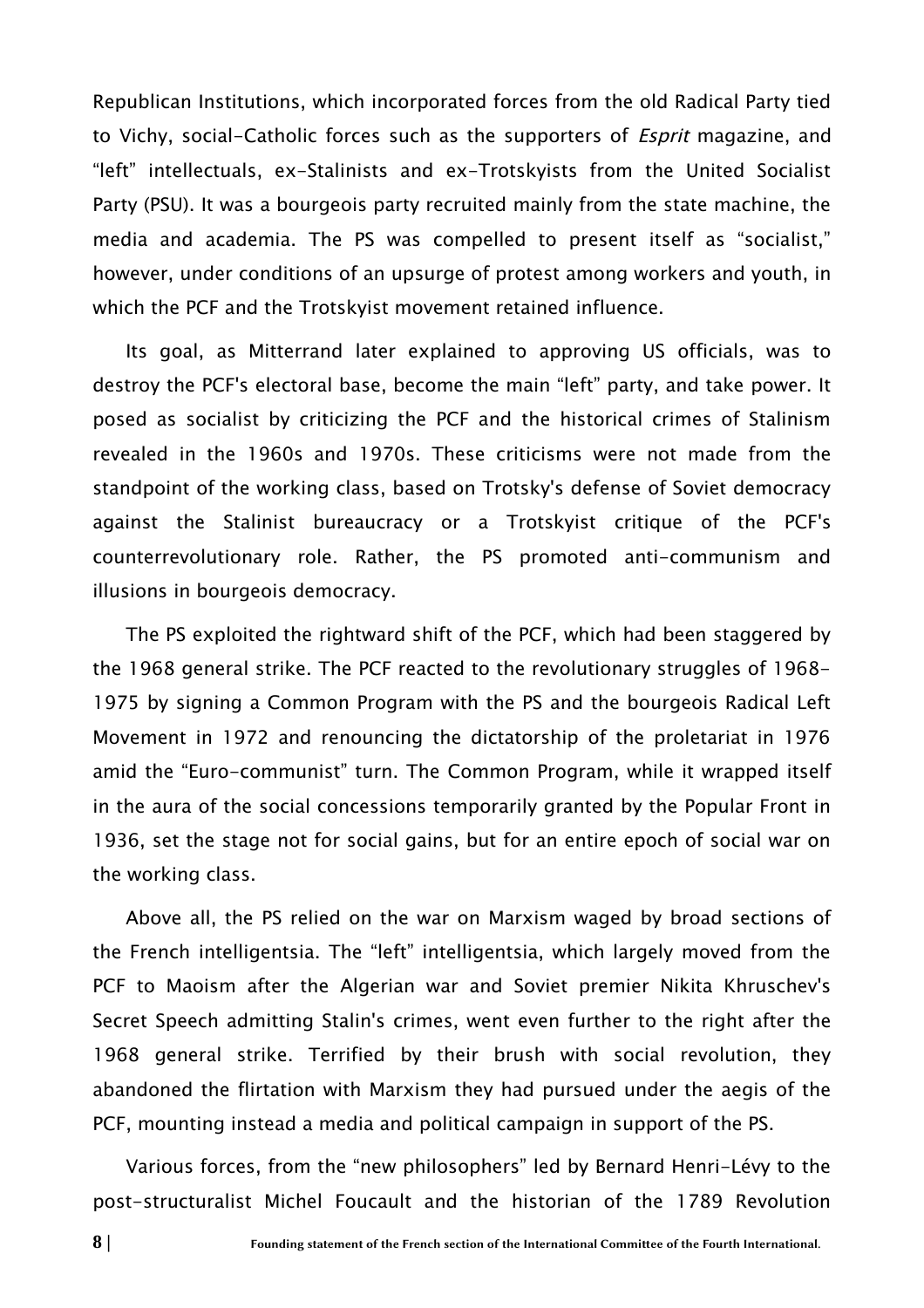François Furet, attacked "totalitarianism" and presented it as the inevitable result of social revolution. While the concept of "totalitarianism" made a reactionary amalgam between communism, Stalinism and fascism, the target of this campaign was neither fascism nor the crimes of Stalin. It did not attack ex-Vichy officials in France, such as Bousquet and Mitterrand, or the Kremlin's political genocide against Marxism. Rather, these forces attacked communism and Marxism, based on a right-wing critique of the anti-democratic policies of the Kremlin. They promoted pro-free market dissidents targeted for repression by the Kremlin, such as Alexander Solzhenitsyn. Silent on the crimes of imperialism and hostile to a struggle of the Soviet working class to overthrow the Stalinist bureaucracy, they built the theoretical framework for "left" support for anticommunism, capitalist restoration in the USSR, and, later, for "humanitarian" wars waged by imperialism against ex-colonial countries, whose leaders were also presented as "totalitarian."

They also attacked the struggle for workers' power, advocating "selfmanagement" instead. Initially linked to a failed attempt by workers to take over and operate the bankrupt Lip watch-making plant, calls for "self-management" took on a broad, anti-Marxist content. PSU leader Michel Rocard noted that the concept was "ambiguous," but had the advantage that it "is accompanied by a rejection of the type of regime that the USSR imposes." More bluntly, *Esprit* warned that social struggle based on "the principles… of socialism produces a totalitarian state," and instead hailed self-management as the "castration of the desire for power."

This set the stage for Mitterrand to come to power in 1981 with PCF support. Exploiting mass discontent with the impact of the 1970s economic crisis and the austerity policies of conservative President Valéry Giscard d'Estaing, Mitterrand promised to nationalize key firms and boost purchasing power. Once in power, however, he soon repudiated his program. Faced with a predictable flight of capital from France, he refused to impose capital controls, instead proclaiming an "austerity turn," slashing social spending and jobs.

Mitterrand's betrayals of PS election promises produced shock, anger and disillusionment among workers. Ultimately, however, since no party in France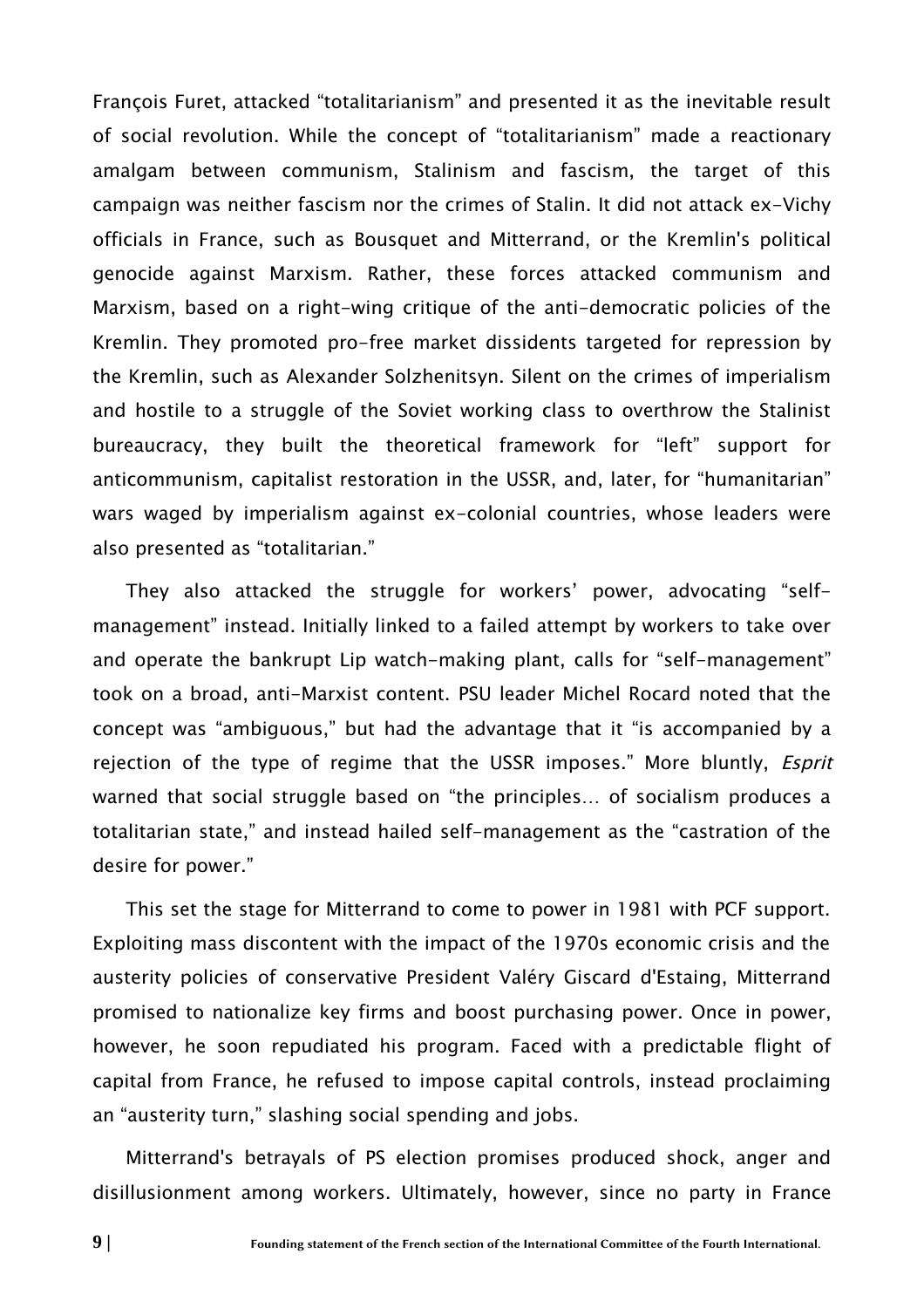fought for a politically independent, revolutionary policy against the PS, this opposition found no organized expression. In this surreal situation, as the class gulf between workers and the privileged forces in the student movement and the state bureaucracy became ever more enormous, the labor movement began to disintegrate. The trade unions collapsed, with strike activity and union membership plummeting and the unions emerging as a corporate police force financed overwhelmingly by business. The radicalized petty-bourgeoisie set up a variety of organizations controlled up by the PS and its political allies, such as SOS-Racism and the student unions. These have served to monitor the population and, at need, stage limited protests as a safety valve for discontent.

## The crisis of the Trotskyist movement in France and the OCI's split with the ICFI

If the party that came to dominate in France after 1968 was the PS, a party that attacked the PCF from the right, this is above all due to the crisis of the Trotskyist movement and the betrayal of the OCI, which blocked the emergence of an alternative on the left. The OCI broke with the ICFI and adopted the perspective of the Union of the Left, seeking a political and electoral alliance with the PS and the PCF. While it claimed this perspective would produce a united front of workers' organizations, it in fact produced an anti-working class regroupment dominated by the PS, a bourgeois party.

This was a flagrant repudiation of the struggle for the political independence of the working class and the struggle against bourgeois influences within the Trotskyist movement itself that was at the heart of the work of Trotsky and the ICFI. By adopting the Union of the Left perspective, the OCI helped create the political framework of "left" bourgeois governments in France over the last halfcentury, joining a broad petty-bourgeois milieu oriented to the PS.

This includes the Workers Struggle (LO) group, founded in 1956 as the syndicalist organization *Voix Ouvrière* and renamed LO in 1968. It included members of a group active in the 1930s and 1940s led by David Barta. The Barta group claimed loyalty to Trotskyism but refused to join the FI on the anti-Marxist grounds that the working class would struggle only on a national basis and the FI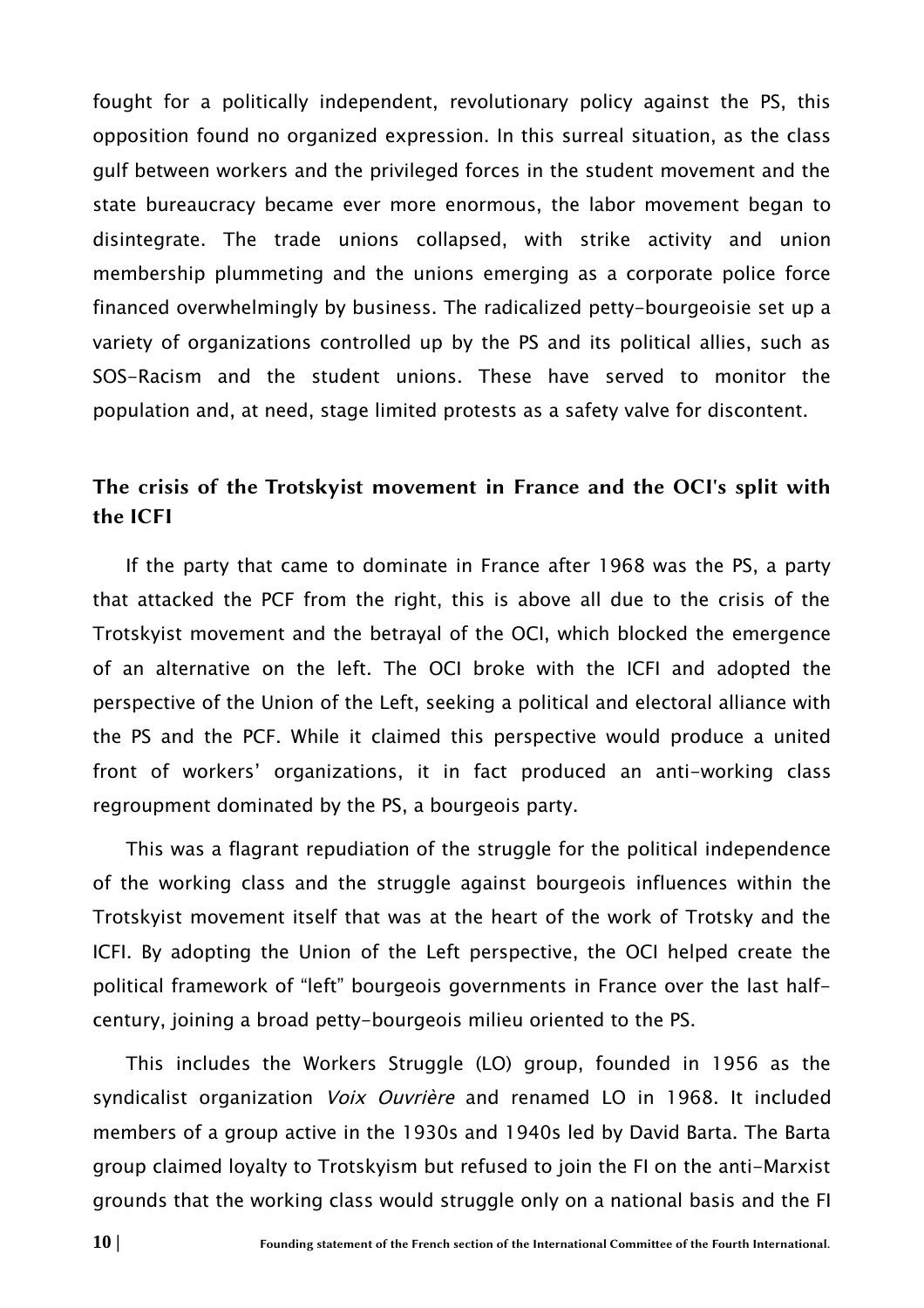was therefore a petty-bourgeois organization. While the Barta group mounted joint actions with the FI, fighting for the Renault strike that triggered the1947 mass strikes, it maintained close ties to anarcho-syndicalist circles. The LO has been presented as Trotskyist by the media and the political elite in the presidential campaigns of its candidate Arlette Laguiller, but it is a reliable satellite of the PS. LO's nationalist and anarcho-syndicalist orientation underlies its role in covering up union betrayals of workers' struggles, inciting anti-Muslim hatreds by backing bans on the veil and the burqa, and tacitly supporting French imperialism's foreign policy.

The ICFI was founded in 1953 in direct struggle against the Pabloite revisionist tendency in the Fourth International from which the LCR/NPA descends. This tendency emerged within the Fourth International's International Secretariat in Paris led by Michel Pablo and Ernest Mandel, who initially expelled the majority of the French section for opposing their political line. The ICFI intervened to defend Trotskyism against Pablo and Mandel, who insisted that the FI liquidate itself into Stalinist and bourgeois nationalist parties that emerged in the leadership of mass labor movements and anti-colonial uprisings after World War II. The Pabloites predicted that "war-revolution" fought between the Stalinist and imperialist regimes would replace revolution through the independent mobilization of the working class, as in Russia in October 1917; victorious "warrevolutions" were to produce dictatorships like the Stalinist regimes in China and Eastern Europe lasting for centuries, from which socialism would develop in the distant future.

History soon invalidated the predictions of Pablo and Mandel. Less than four decades later, Stalinist regimes in the USSR, China and Eastern Europe had restored capitalism, and nationalist regimes in the ex-colonial countries had thrown themselves open to imperialist finance capital.

Well before then, events demonstrated the counterrevolutionary role of Pabloism. The ICFI's split with the Pabloites occurred only months after the PCF's sell-out of the 1953 general strike, to which the Pabloites adapted themselves. The bankruptcy of the Algerian bourgeois regime that emerged from the war in 1962 also exposed the bankruptcy of the Pabloite perspective of orienting to the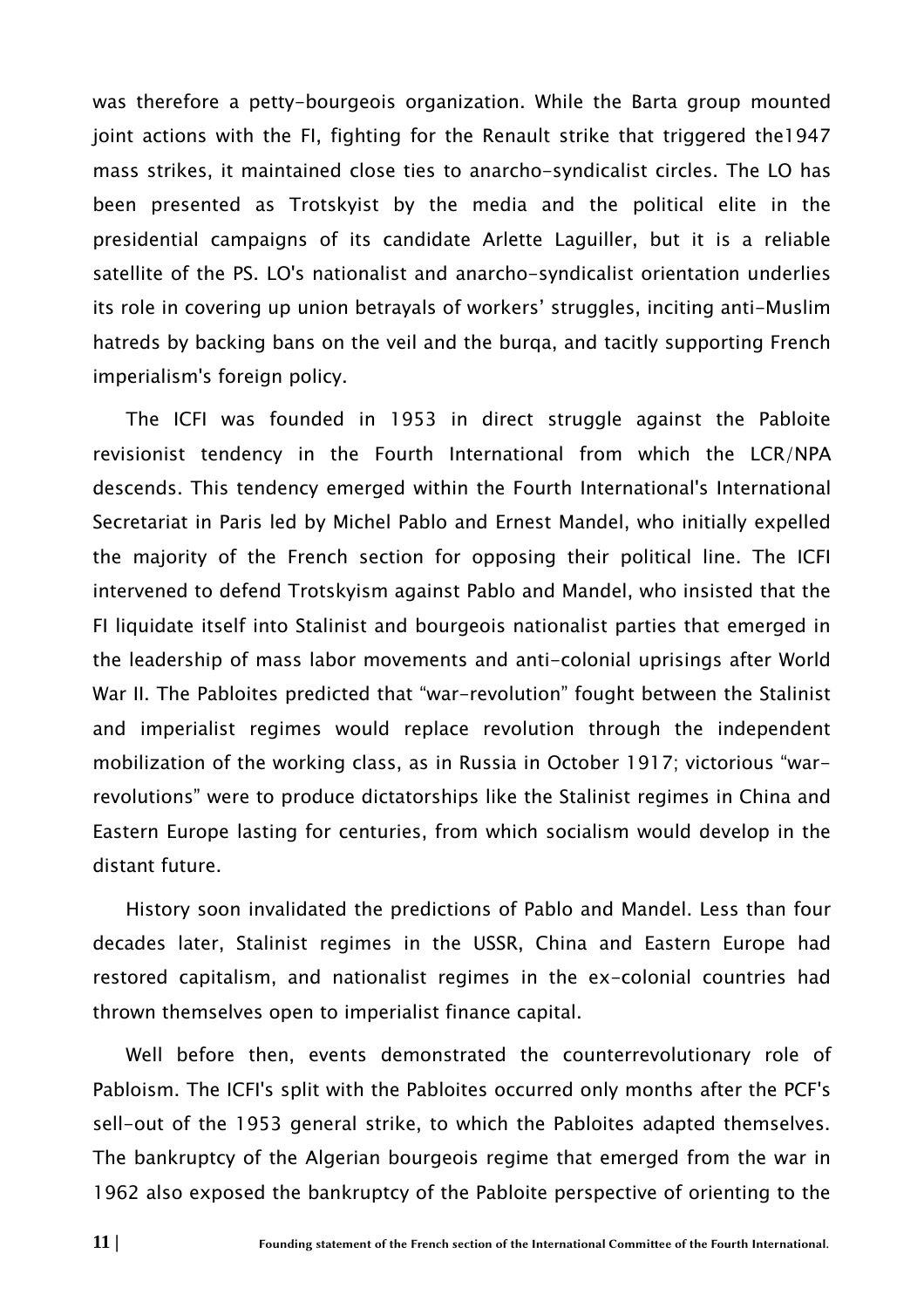bourgeoisie in the colonial countries. Unlike the OCI, which unsuccessfully tried to develop an Algerian Trotskyist movement via discussions with elements in the Algerian National Movement of Messali Hadj, the Pabloites did not even attempt to develop a movement in Algeria. Rather, they printed counterfeit money and helped arm the National Liberation Front (FLN), for whom Pablo briefly served as an advisor before leaving the country after the Boumédiène coup.

The ICFI opposed Pabloism, which adapted to the prevailing Stalinist and bourgeois nationalist forces, explaining that it was a petty-bourgeois attack on Marxism. By reducing politics to conflict between imperialist and Stalinist governments, Pabloism consigned the international working class, the central force in classical Marxism, to irrelevance. Moreover, it adopted many views with large currency in the French bourgeoisie. Pabloism's virulent opposition to the continued independent existence of the Trotskyist movement conformed to widely disseminated petty-bourgeois prejudices against the central political instrument of Marxism: the revolutionary proletarian party.

While the majority of the French section opposed Pabloism, it gradually adopted a skeptical attitude to the history of the ICFI and the Trotskyist movement. At the 1966 Third Congress of the ICFI, it brought with it a delegation from Voix Ouvrière and began advocating "reconstructing" the Fourth International. The formulation "reconstructing" meant a centrist reorientation away from the intransigence that characterized the ICFI's struggle against Pabloism and a move toward the broader layer of petty-bourgeois satellites of the social democracy and PCF.

In 1968, the OCI sought to orient student protests to the workers and called a key strike at the Sud Aviation plant in Nantes that helped trigger the general strike. However, it adopted a syndicalist line, calling only for the formation of a central strike committee regrouping all trade unions and workers' parties. The British SLL correctly criticized the OCI for not calling for the PCF and the Stalinist General Confederation of Labor (CGT) to take power, in order to raise the issue of state power with the workers, expose the PCF's counterrevolutionary policy, and place itself in a position to fight for political leadership of the working class. The OCI's increasingly centrist and skeptical orientation had fatal consequences when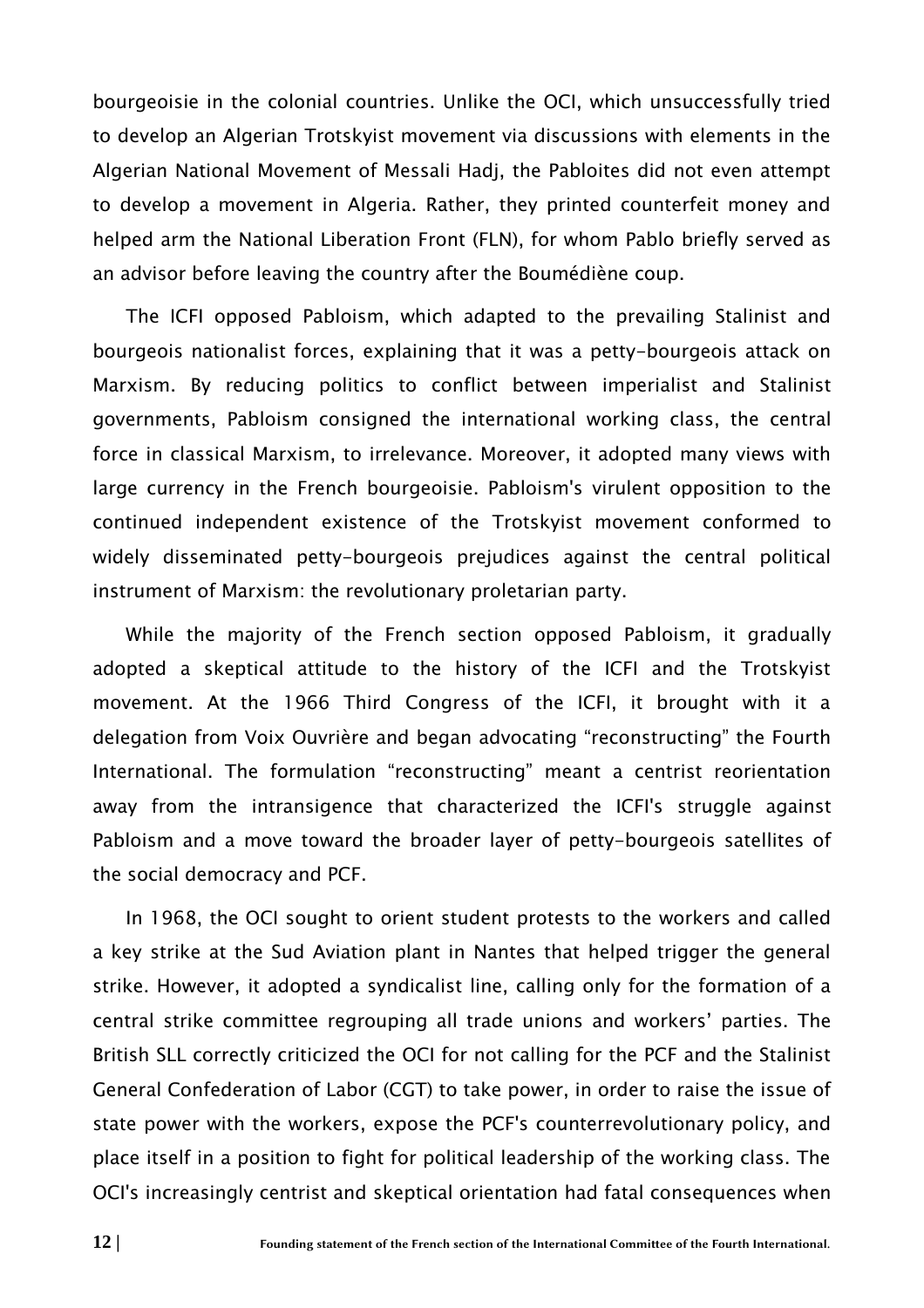the upsurge of radicalism after 1968 produced a sudden influx of new members to the party, primarily drawn from student youth.

In 1971, the SLL and the majority of the sections of the ICFI announced a split with the OCI. The SLL's criticisms of the OCI's opportunism were amply justified. This was exemplified by the career of Lionel Jospin, who went from covertly being a member simultaneously of the OCI and the PS to becoming a top Mitterrand aide and later the prime minister of France. Nevertheless, the SLL did not carry out the split with the necessary clarification of political issues. Nor did it seek to win forces from within the OCI or build a party in France. This premature split, which preempted a discussion of essential political issues, effectively liquidated Trotskyism in France as an organized political tendency over an entire historic epoch and proved to have serious political consequences for the SLL itself in Britain.

During the 1971 split, the OCI defended its syndicalist line in 1968 and its orientation to the PS. It claimed that the SLL's call for a PCF-CGT government in 1968 would have meant splitting the working class, isolating social democratic trade unions where the OCI had support, and cutting across a United Front of workers' organizations. This not only disregarded the fact that in 1968 the vast majority of militant workers looked to the PCF, not social democratic unions, for a revolutionary policy, it also falsified the class character of the PS, which is a bourgeois party.

The OCI's entry into a lasting political alliance with the PS was a fundamental repudiation of the perspective of the ICFI. Abandoning the struggle for Trotskyism and the political independence of the working class, the OCI converted itself into a bourgeois party. It adopted the Union of the Left perspective that proved to be the political framework within which the PS exerted its dominant role, starting with the Mitterrand presidency in 1981. The OCI sent its members into the PS, functioning as a faction of the PS and of union bureaucracies. The OCI played this role not only in France, but also used its influence to set up anti-working class parties internationally, most egregiously in Latin America, where it helped establish the Workers Party (PT) in Brazil. In dissolving themselves politically into such bourgeois parties, the *lambertistes*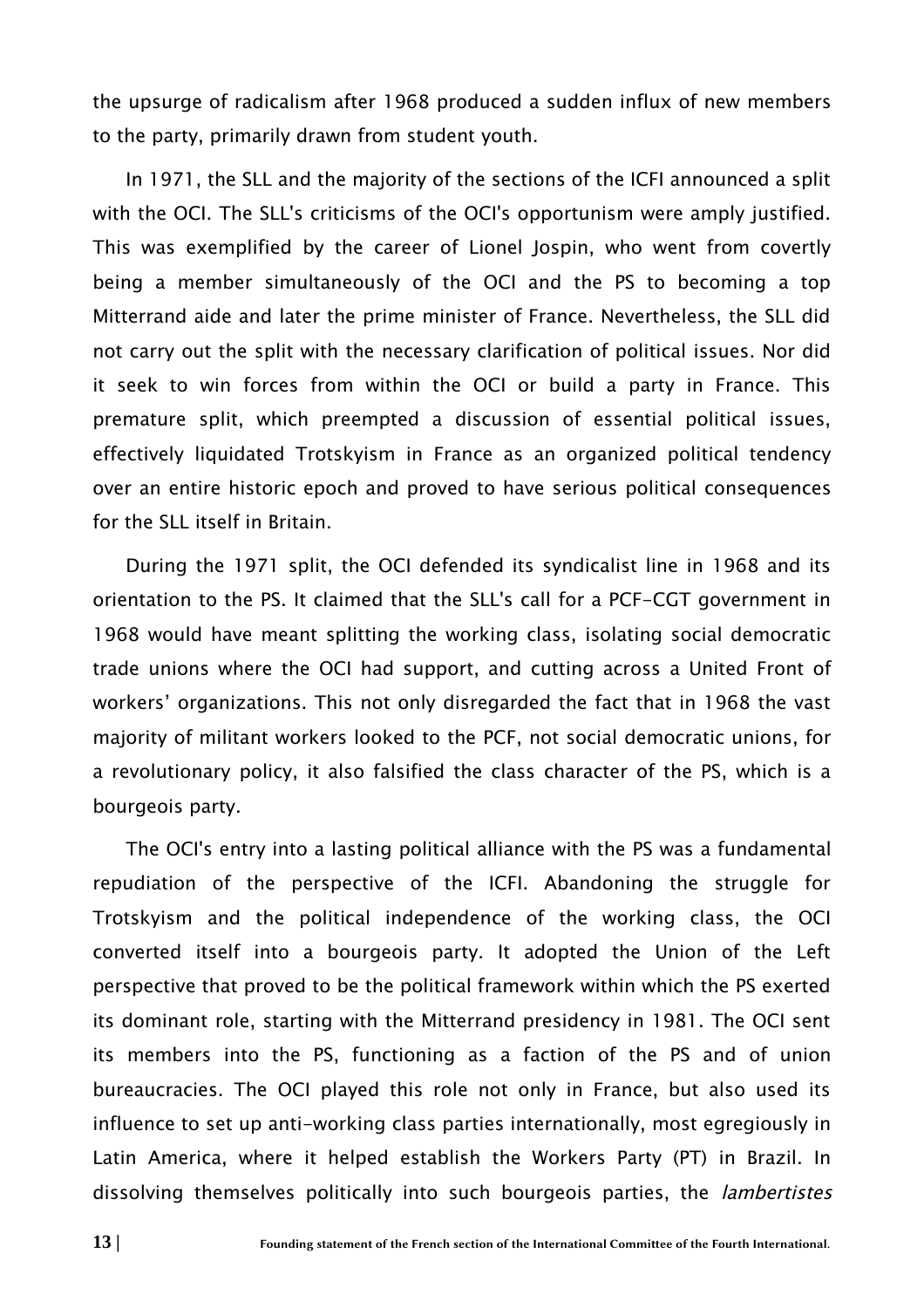were not trying to win forces to Trotskyism, but to make themselves available to provide political cover for the policies of the French, Brazilian and international bourgeoisies.

#### The ICFI's split with the WRP

After its unclarified split with the OCI in 1971, the SLL began to adopt similar policies in Britain. Renaming itself the Workers Revolutionary Party (WRP), it grew on the basis of popular opposition to the Conservative government of Edward Heath, but began to downplay the ICFI's struggle against Pabloism. When the Labour Party returned to power in 1974 and the WRP struggled to continue growing among workers, it sought support elsewhere behind the back of the rest of the ICFI--in ties with Third World nationalists and factions of the union bureaucracy and political establishment.

Opposition inside the ICFI to the degeneration of the WRP culminated in the formulation of political and theoretical criticisms of the WRP's line in 1982 by David North, the national secretary of the Workers League, the American party in solidarity with the ICFI. In 1985, after a factional crisis exploded inside the WRP, the ICFI suspended the WRP as its British section and re-admitted those members of the British section who accepted the ICFI's international authority and perspective. The ICFI published a comprehensive exposure of the WRP, How the WRP Betrayed Trotskyism, and David North's The Heritage We Defend, defending the ICFI's history of struggle for Trotskyism against a vitriolic attack from WRP General Secretary Michael Banda. These documents established how the ICFI defended Trotskyism against the WRP's adaptation to the Labour and trade union bureaucracies and its embrace of bourgeois nationalism.

The ICFI mounted a powerful political offensive against petty-bourgeois revisionism as the objective conflict between the working class and the old, nationally-oriented bureaucracies of the labor movement and the pettybourgeois parties that oriented to them grew to unprecedented levels. There were union sell-outs of major strikes internationally, including the 1981 PATCO strike in the United States and the 1984-85 British miners' strike in Europe, and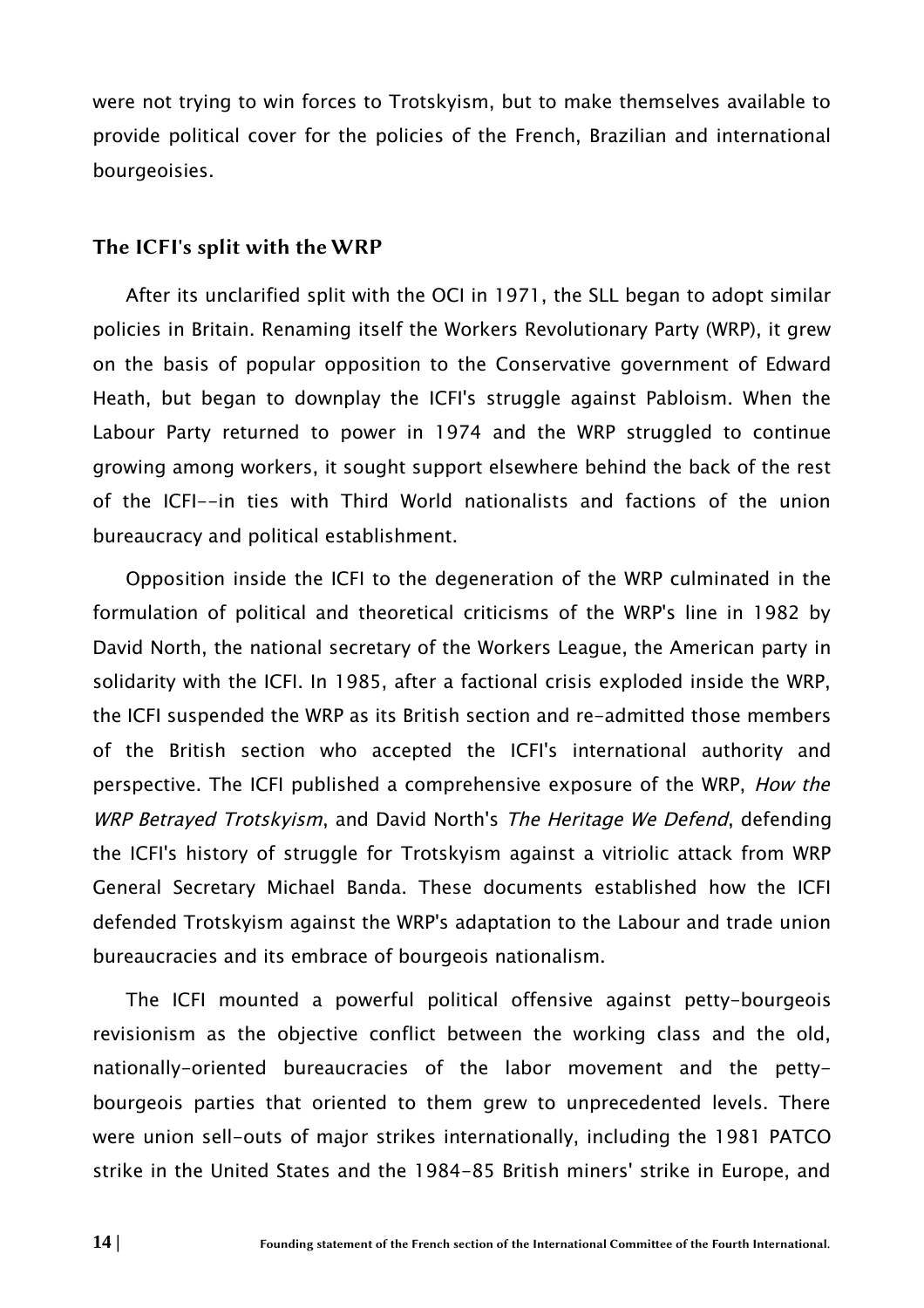above all the announcement of perestroïka free-market reforms by the Soviet regime of Premier Mikhaïl Gorbachev.

The lead-up to the restoration of capitalism in the USSR made clear the class gulf separating the ICFI from rightward-moving petty-bourgeois groups like the LCR and OCI. In line with the major imperialist governments, they hailed perestroïka as a democratic reform by the bureaucracy. The ICFI alone based itself on Trotsky's warning that the Stalinist bureaucracy would ultimately move to restore capitalism in the USSR, and warned that Gorbachev's reforms would lead to the restoration of capitalism if the Soviet workers did not overthrow the bureaucracy.

The restoration of capitalism in China and Eastern Europe, and finally the dissolution of the USSR in 1991, marked a historical and political watershed. Trotsky's warnings on the counterrevolutionary role of Stalinism, made over a half-century before, were totally vindicated. The European Stalinist parties, which had steadily lost support after 1968, collapsed. Ignoring the industrial and economic disintegration that occurred in the capitalist post-Soviet republics and the rise of a gangster oligarchy, reactionaries declared that this marked the end of history and the final triumph of capitalism.

In opposition to these forces, the ICFI insisted that the restoration of capitalism, while undoubtedly a blow to the international working class, did not spell the end of the epoch of imperialist war and world socialist revolution opened nearly a century before. The dissolution of the USSR had not resolved the fundamental contradictions of capitalism identified by Marxism. Indeed, the same economic processes and geo-strategic conflicts that had undermined the USSR and pushed the Stalinist regime to restore capitalism were also undermining the world imperialist system.

The ICFI pointed to the development of economic globalization and transnational corporations that organize international supply chains in a ruthless struggle for maximum profit. These processes made it impossible to pursue economic policy or bargain for wages and conditions on a national level. The excolonial bourgeoisies' "national development" strategies, nationally based bargaining by union bureaucracies, and Stalinism's autarkic orientation had all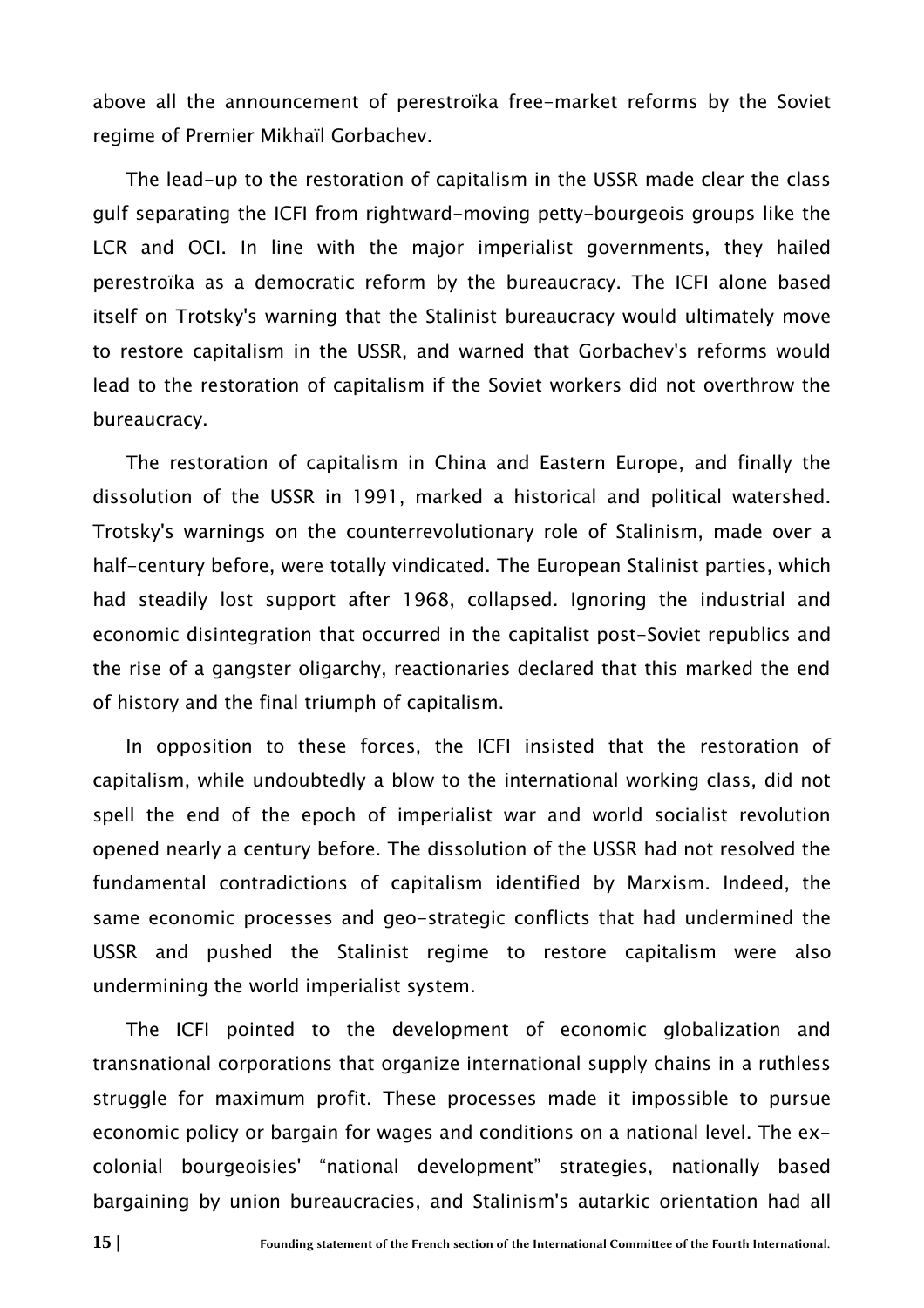been rendered obsolete. Instead, they functioned ever more nakedly as labor contractors, competing to slash workers' pay and conditions in order to offer the greatest profit to international finance capital.

The intensified social crisis went hand in hand with a rising crisis of the global imperialist order. The processes of globalization and the resulting redistribution of economic power undermined not only workers' living standards, but also the objective basis of US world hegemony. Despite US imperialism's insane dreams that the disappearance of its superpower rival would allow it to compensate for its relative economic decline by resorting to military force, its attempts to conquer or militarily dominate the Middle East and Central Asia led only to disaster. It was impossible to return to the old, nationally based forms of economic life, yet the globalization of capitalism brought all the contradictions that in previous decades had exploded into world wars and revolutions to a fever pitch. This was and remains the objective basis for world socialist revolution.

The key issue facing the international working class, however, was the crisis of revolutionary leadership and of political and historical perspective. The ICFI fought to articulate the basis for the development of socialist consciousness in the new epoch and to bring socialist consciousness into the working class. It worked tirelessly to refute the academic representatives of the post-Soviet school of historical falsification, who denounced Trotsky and insisted that there was no socialist alternative to Stalinism and the dissolution of the USSR.

In 1995, the ICFI's national sections, previously organized as leagues, reorganized themselves as Socialist Equality parties. Underlying this initiative was a change in the conception of the ICFI's relationship to the working class. The turn to openly anti-worker policies by the old, nationally based organizations and the disintegration of their base in the working class, the ICFI insisted, made it impossible to fight to reorient the working class by placing demands on these organizations and winning workers inside them. The SEP (US) explained: "All over the world, the working class is confronted with the fact that the trade unions, parties and even states which it created in an earlier period have been transformed into the direct instruments of imperialism. The days are over when the labor bureaucracies 'mediated' the class struggle and played the role of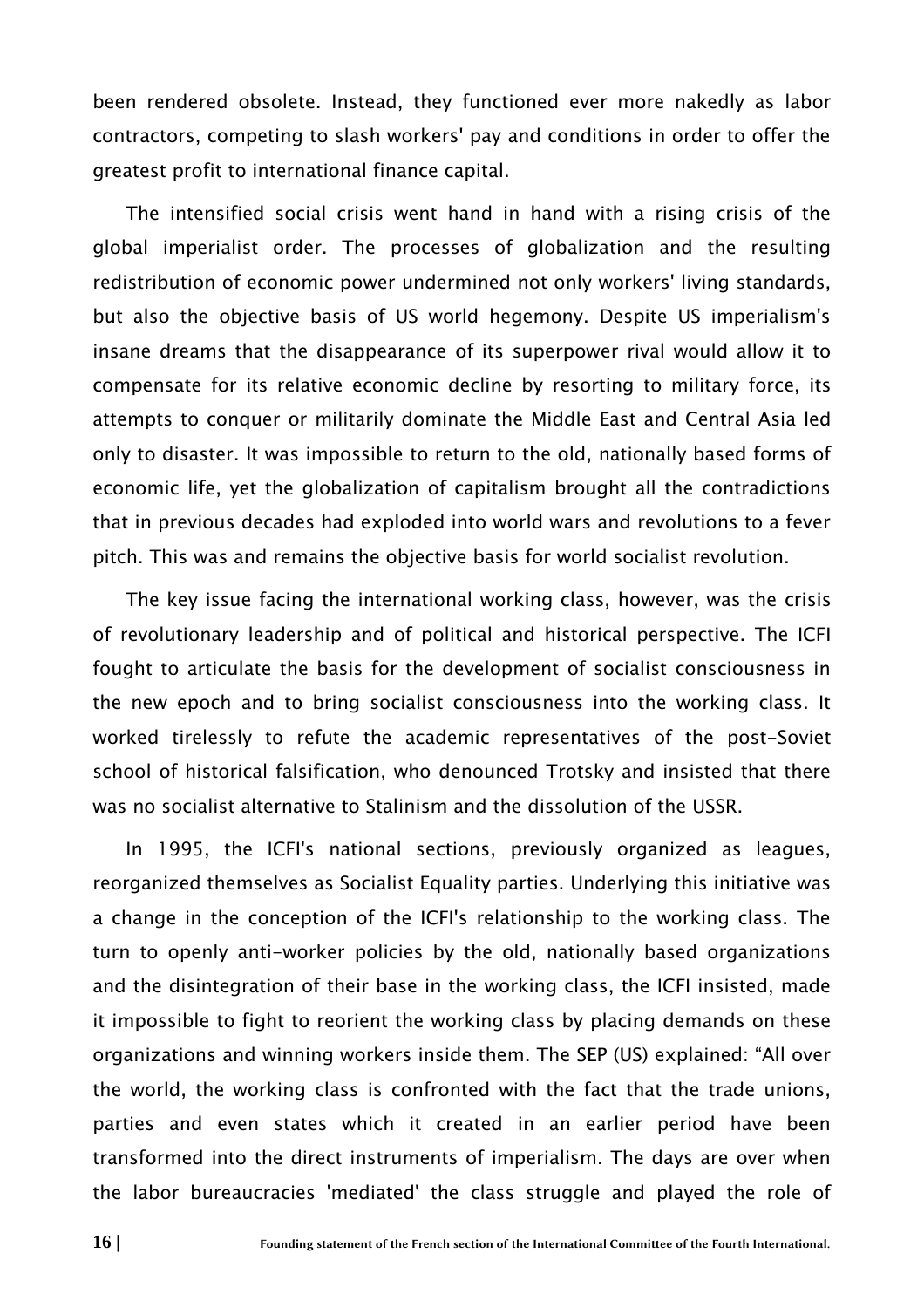buffer between the classes… We cannot resolve the crisis of working class leadership by 'demanding' that others provide that leadership. If there is to be a new party, then we must build it."

In 1998, the ICFI launched the *World Socialist Web Site* as an online socialist daily. Through the WSWS, the ICFI's sections collectively articulate a common political line and offer analysis, perspective and leadership of struggles of the world working class. In the course of more than 18 years of continuous daily publication, the WSWS has established itself as the world's most widely read socialist web site.

#### The ICFI's struggle against the pseudo-left in France

The ICFI's intense political and theoretical work forms the basis for its intervention in France. The 1990s and 2000s saw significant class struggles and social protests in France: strikes against pension cuts, including the mass 1995 rail strike, and youth protests against the First Job Contract (CPE) reform. During this period, in response to the collapse of the PCF, layers of workers sought to orient to a Trotskyist alternative. They were blocked, however, by the reactionary role of the LCR, LO and OCI. Having supported capitalist restoration in the USSR, these parties developed closer ties with the desiccated Stalinist and social democratic parties in Europe and integrated themselves more deeply into the media, academia and the trade union bureaucracies. While posing as "left," they supported imperialist war, social austerity and attacks on democratic rights.

The period since the 2002 presidential election crisis demonstrates their bankruptcy. That year, PS candidate Lionel Jospin was eliminated in the first round and protests erupted against a runoff between the conservative Jacques Chirac and FN candidate Jean-Marie Le Pen. The LCR, LO and Workers Party (PT- the ex-OCI) had collectively won 3 million votes. The same year, international anti-war protests erupted against the illegal US invasion of Iraq, which was ultimately launched in 2003. The LCR, LO and PT proved capable only of squandering this opportunity, however.

The ICFI issued an open letter to the three parties, proposing a campaign for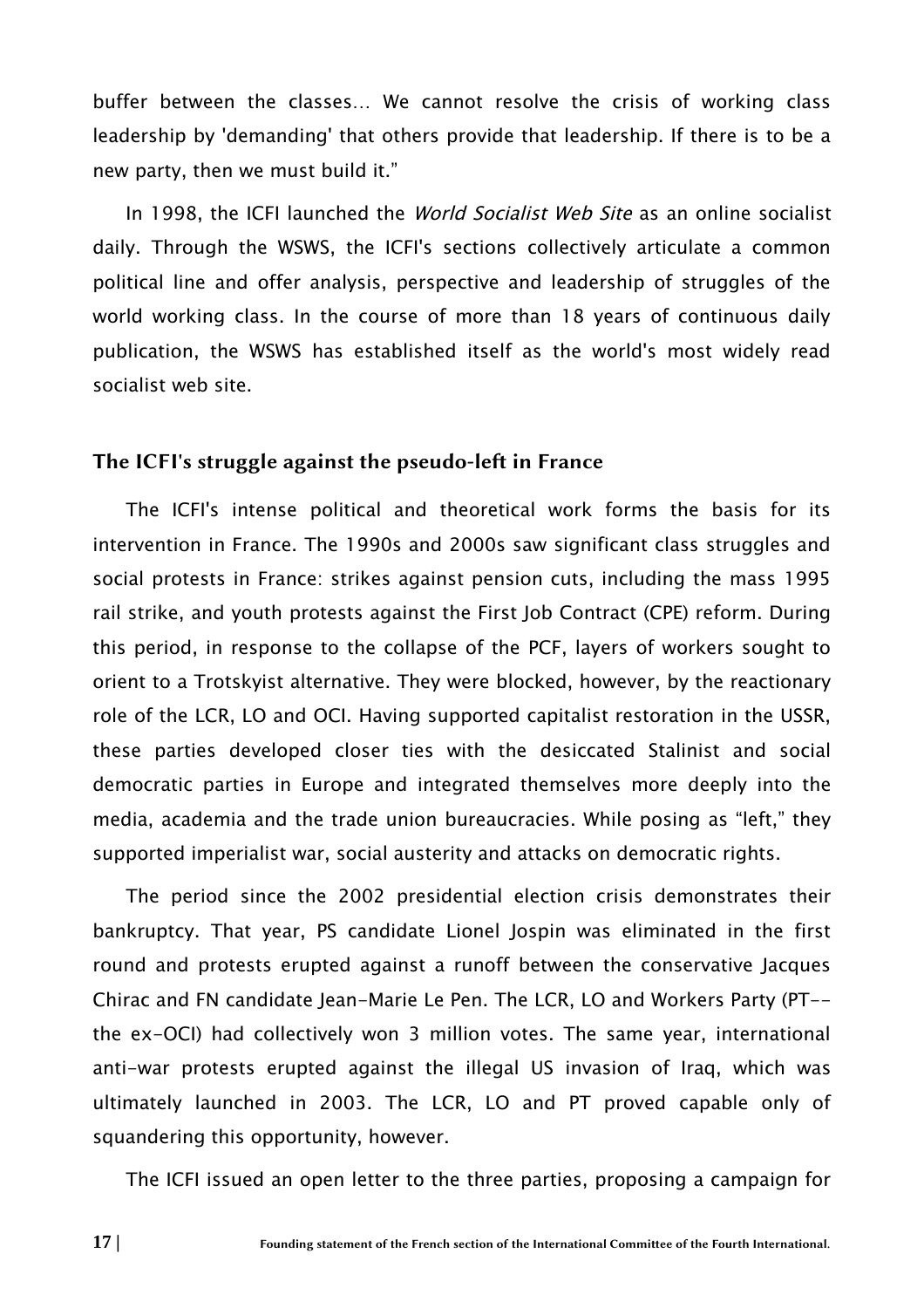an active boycott of the runoff. Without hiding its political differences with them, the ICFI explained that an active boycott, mobilizing workers in struggle, would best prepare the working class to oppose the policies Chirac would pursue. These parties did not bother to respond, however, simply aligning themselves with the campaign of the PS for a vote for Chirac, supposedly to block neofascism from coming to power.

Over the next fourteen years, they followed Chirac and the PS as the ruling elite turned toward neo-fascism and waged a series of neo-colonial wars. Even as the French state dropped its initial opposition to the Iraq war, these supposedly "far left" organizations backed racist anti-Muslim laws against the veil and the burqa. They turned even further to the right after the 2008 financial crash and the initial response of the international proletariat, the revolutionary uprisings in Egypt and Tunisia of 2011. When their Greek co-thinkers in Syriza came to power last year, they supported Greek Prime Minister Alexis Tsipras as he continued imposing EU austerity measures against the people. They supported as "democratic revolutions" not only NATO wars in Libya and Syria, but a fascist-led putsch in Kiev that installed a far-right, pro-NATO regime in Ukraine that threatens to provoke all-out war with Russia. Such policies have placed the world on the brink of nuclear war and economic collapse.

The ICFI has classified these forces as the pseudo-left, a tendency based in upper layers of the middle classes and rooted in the degeneration of the post-1968 student movement, which is anti-Marxist, hostile to the working class and to class struggle, and supportive of imperialist war, austerity and police state measures. They will produce only disaster for the working class. At the same time, the explosive discontent building up in the working class with the PS and its pseudo-left allies lays the objective political foundation for the development of the SEP as a mass Trotskyist party.

Seventy-eight years ago, the Fourth International issued its founding Transitional Program and warned, two years before World War II, of the death agony of capitalism. Capitalism again faces an insoluble historical crisis, as all the imperialist powers--staggered by the economic crisis and the implications of the terminal crisis of US hegemony--turn to war and dictatorship. The war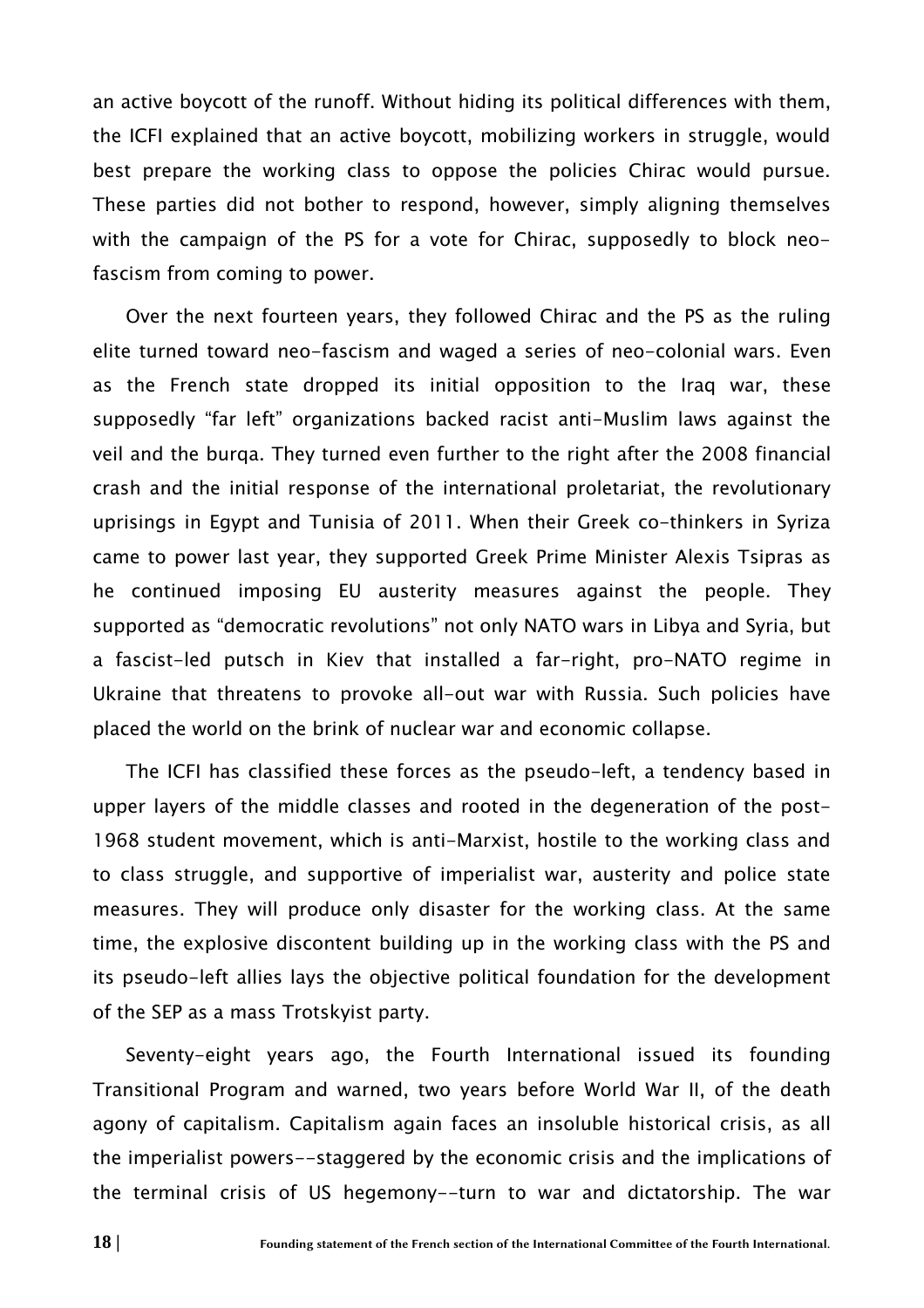danger, grotesque levels of social inequality, and attacks on democratic rights predominate worldwide. As the EU's austerity policies lay bare its reactionary character and neo-fascism rises across Europe, world war threatens to break out from wars in the Middle East, NATO conflicts with Russia in Eastern Europe, and the US "pivot to Asia" aimed at isolating China. The turn, now as in 1938, is to the international working class and the struggle for socialism.

In its 2014 resolution titled "Socialism and the Struggle against Imperialist War," the ICFI wrote: "Another imperialist bloodbath is not only possible; it is inevitable unless the international working class intervenes on the basis of a revolutionary Marxist program… However, the same contradictions driving imperialism to the brink provide the objective impulse for social revolution." It added, "The building of the Fourth International, under the leadership of the International Committee, is the central strategic question. It is the only conceivable means through which the working class can be unified internationally… The task of the ICFI now is to work for the development of sections in new countries and areas of the world."

On the basis of this perspective and history, the SEP (France) lays out the following principles that will guide its political work.

# Principles of the Socialist Equality Party (France)

#### Internationalism and the struggle for World Socialist Revolution

Accepting the political authority of the ICFI, the SEP seeks to win workers in France to the program of world socialist revolution led by the ICFI. This revolution signifies the entry of masses of people into conscious political struggle and portends the end of mankind's social organization into classes and, thus, of the exploitation of human beings by other human beings. Its task within France is to mobilize the working class to take political power and establish a workers state pursuing socialist policies, as part of the United Socialist States of Europe.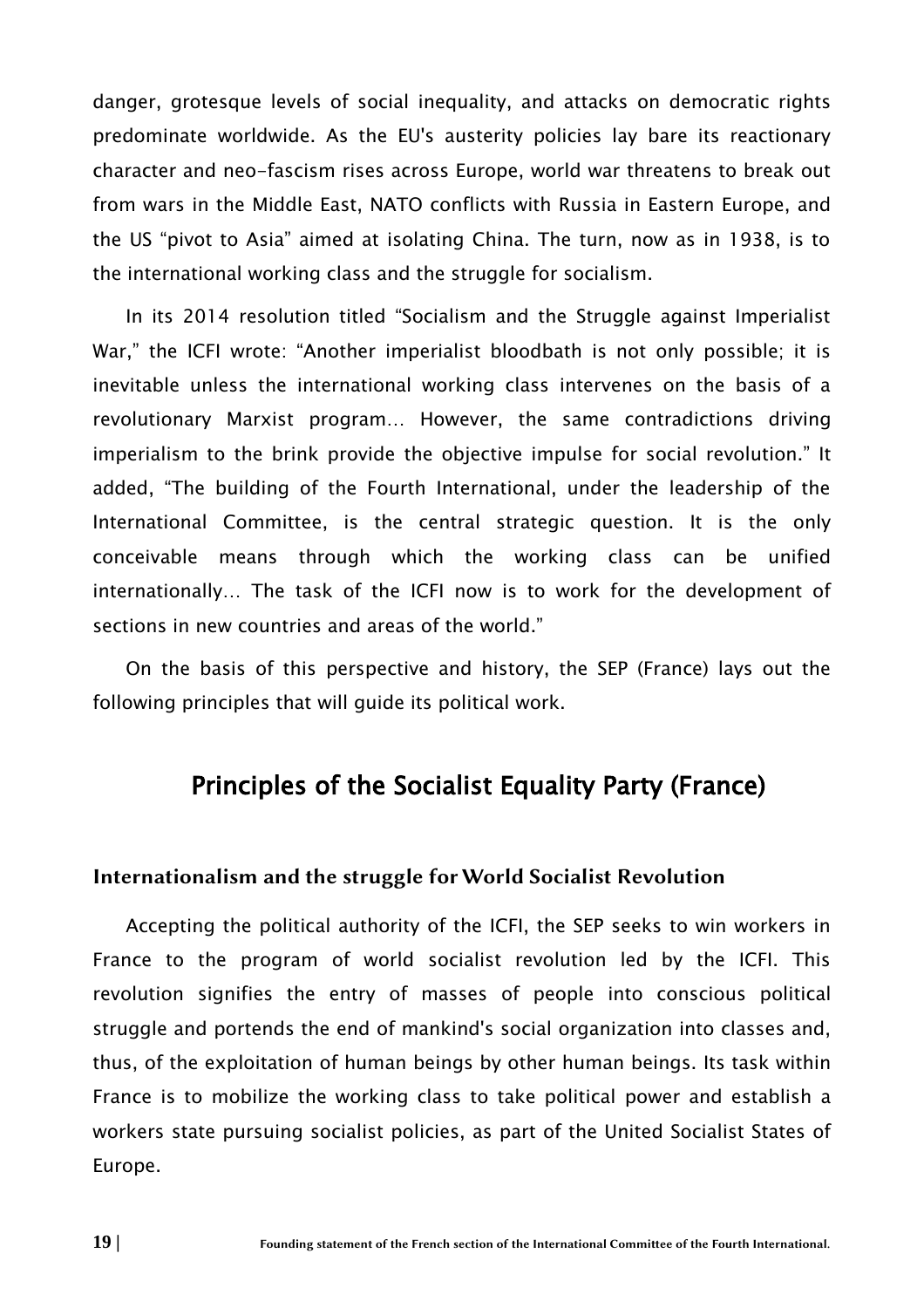Workers' power cannot be established by electing socialists to the structures of the bourgeois state. New organs of participatory democracy, created in the course of mass revolutionary struggles in order to genuinely represent the working class majority of the population, must be developed as the foundations of the workers state. Such a state, as it introduces measures essential for the socialist transformation of economic life, would actively promote a vast expansion of democratic, working class control over decision-making processes. Such changes are possible only in the context of a mass mobilization of the working class, imbued with socialist consciousness. This creates the objective preconditions for the development of a truly democratic, egalitarian and socialist society.

This final objective can be realized only through an international struggle to unify the workers of all countries and create a world federation of workers states, democratically overseeing the use and expansion of the productive forces created under globally integrated capitalism to meet humanity's social needs. As Trotsky wrote, explaining his theory of permanent revolution, "The socialist revolution begins on the national arena, it unfolds on the international arena, and is completed on the world arena. Thus, the socialist revolution becomes a permanent revolution in a newer and broader sense of the word: it attains completion only in the final victory of the new society on our entire planet."

The SEP fights to raise workers' political horizons beyond the borders of France, and to explain that workers' struggles in France are inextricably linked to an emerging process of world socialist revolution requiring an internationalist strategy and perspective. The SEP fights all attempts to divide the working class through discrimination along lines of race, ethnicity, language, religion, gender or sexual orientation. The SEP defends the rights of all refugees and immigrants to live, work, and study in their country of choice with full citizenship rights. It bases its policies on the unification of the international working class in revolutionary struggle.

The abolition of class society is the task of an entire epoch. The SEP's principles are therefore based on the history of this entire epoch: on Trotsky's struggle against Stalinism's betrayal of the October Revolution, rooted in the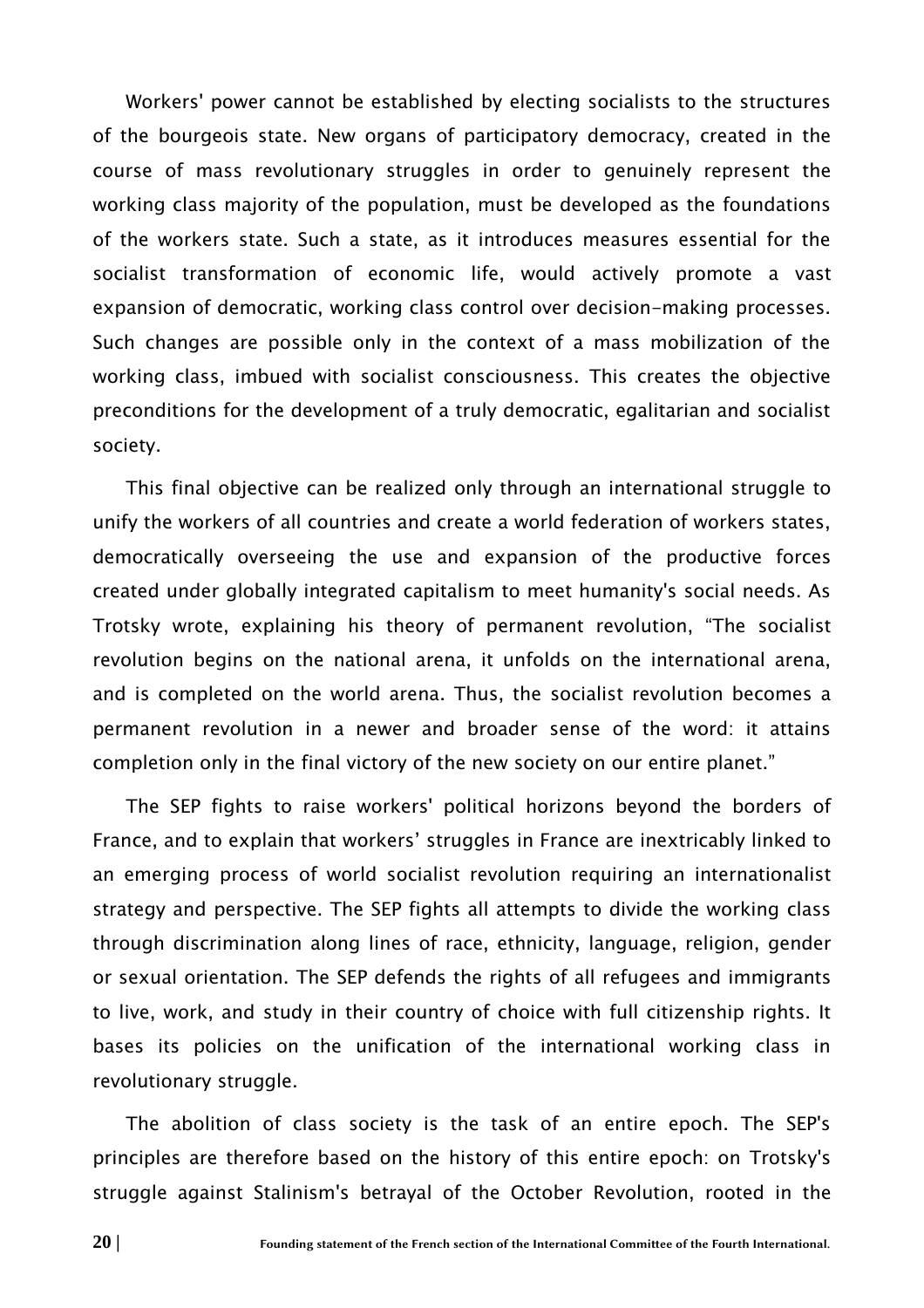substitution of nationalism for internationalism by the Soviet bureaucracy, and on the unbroken international continuity of the ICFI's struggle for Trotskyism.

#### The crisis of capitalism

Capitalism and the imperialist world system that develops on its economic foundations are the main causes of poverty, exploitation, violence and human suffering. The bloody history of the  $20<sup>th</sup>$  century--including two world wars, innumerable local wars, and fascist dictatorships across Europe--constitutes an unanswerable indictment of capitalism.

The vast productive forces and technological advances of modern society are sufficient to guarantee a high standard of living to the entire population of the world. Yet capitalist society cannot resolve any of its economic, social, ecological or cultural problems. Instead, living conditions are falling for broad masses of people amid the deepest economic crisis since the Great Depression. Social inequality is attaining grotesque proportions; a few dozen multi-billionaires own more wealth than the bottom 50 percent of the world's population, and the richest 1 percent own as much as the rest of the world.

Human culture, deprived of perspective and hope for the future, is again threatened by the barbarism of fascism and war. The solution to this crisis lies not in the reform of capitalism, for it is beyond reform, but in its overthrow. As feudalism gave way to capitalism, so capitalism must give way to socialism.

#### The struggle against imperialist war

The crisis of capitalism finds its most violent expression in the spread of imperialist wars of plunder and inter-imperialist rivalries that again threaten humanity with world war. These conflicts arise from the fundamental contradictions of capitalism analyzed by Lenin and Trotsky a century ago: between global economy and the nation-state system, and between the social character of productive processes and the private ownership of the means of production. While the means of production operate globally, controlled by transnational corporations, capitalism remains rooted in a system of nation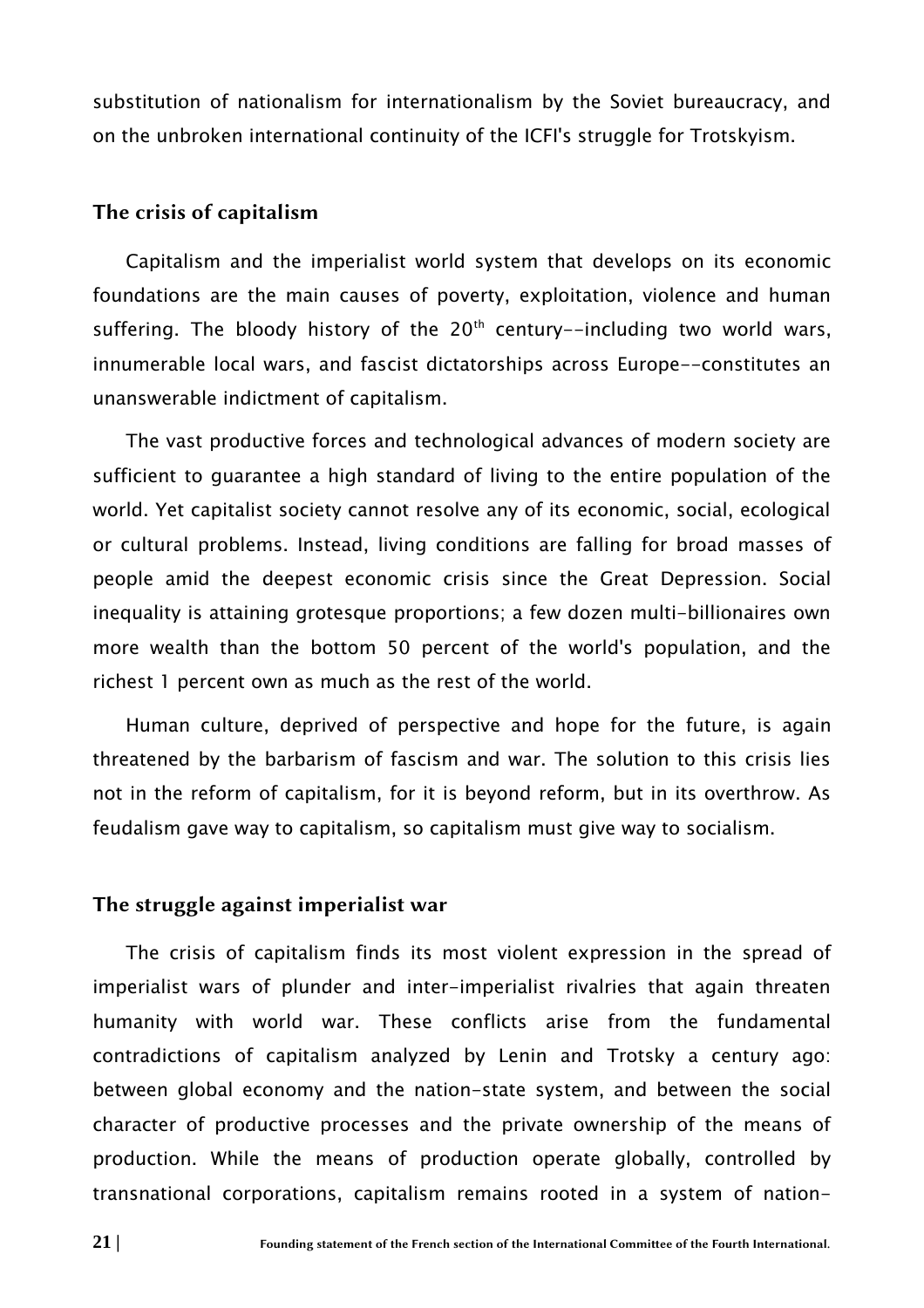states that serves as a base of operations from which each country's capitalist class pursues its global interests. The uncontrollable drive of the imperialist powers to seize markets, vital resources, access to cheap labor, spheres of influence and strategic advantage leads inevitably to war.

France is an imperialist power, pursuing its predatory economic and military interests through war and interventions internationally. In the  $19<sup>th</sup>$  century, it conquered an empire of tens of millions of colonial slaves across Africa, the Middle East and Asia. Today, as it seeks to reconquer spheres of influence, it is joining in a surge of wars waged by the imperialist powers from the Middle East and Africa to Russia and China, which threatens to unleash a new world war.

The SEP condemns wars waged by France and all other imperialist powers, and rejects the fraudulent pretexts advanced by the imperialists and their pseudo-left apologists that these interventions are struggles for human rights or against terrorism. It recognizes the basic right of people to defend themselves and their countries against neo-colonial invaders. This principled position does not lessen the SEP's opposition to violent acts against innocent civilians in occupied countries or around the world. Such reactionary acts, which can legitimately be defined as terrorist, enrage and disorient the public, deepen ethnic and sectarian tensions, and undermine the struggle for the international unity of the proletariat in revolutionary struggle--the only basis upon which countries can be liberated from imperialist domination. Terrorist attacks play into the hands of the imperialist ruling elites, which use them to legitimize the resort to war.

The SEP encourages and supports the widest protests against imperialist war. It stresses, however, that since the causes of war are embedded in the structure of capitalist society and its political division into nation-states, the struggle against imperialist war can be successful only to the extent that it mobilizes the working class on the basis of an international revolutionary strategy. As the ICFI has written in its statement, "Socialism and the Fight against War":

\* The struggle against war must be based on the working class, the great revolutionary force in society, uniting behind it all progressive elements in the population.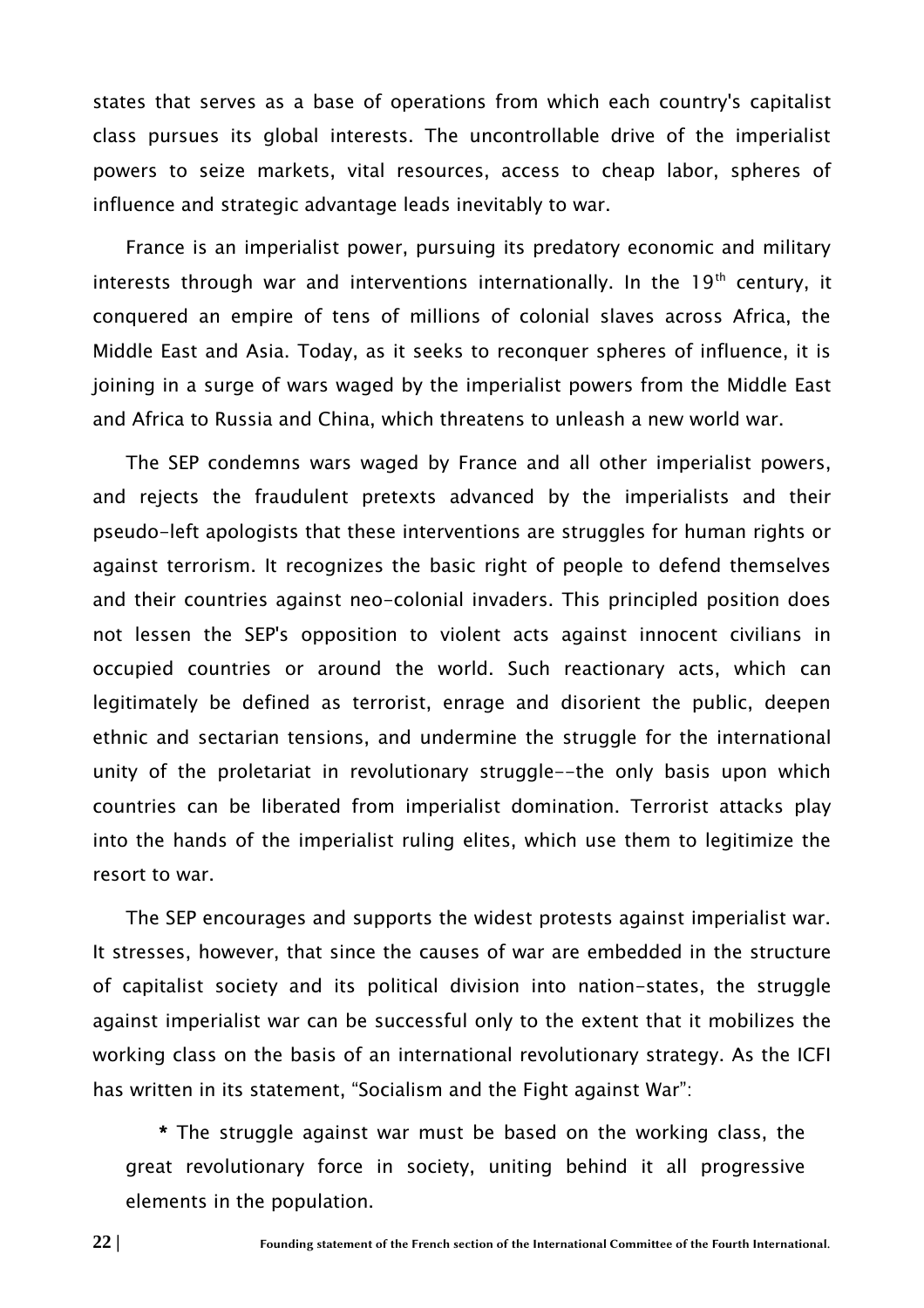\* The new anti-war movement must be anti-capitalist and socialist, since there can be no serious struggle against war except in the fight to end the dictatorship of finance capital and the economic system that is the fundamental cause of militarism and war.

\* The new anti-war movement must therefore, of necessity, be completely and unequivocally independent of, and hostile to, all political parties and organizations of the capitalist class.

\* The new anti-war movement must, above all, be international, mobilizing the vast power of the working class in a unified global struggle against imperialism. The permanent war of the bourgeoisie must be answered with the perspective of permanent revolution by the working class, the strategic goal of which is the abolition of the nation-state system and the establishment of a world socialist federation. This will make possible the rational, planned development of global resources and, on this basis, the eradication of poverty and the raising of human culture to new heights.

#### Defense of democratic rights

The SEP advances and defends all of the democratic rights won over more than two centuries of revolutionary struggle against France's feudal and then capitalist aristocracies. These rights have, however, been drastically eroded, particularly since the dissolution of the USSR, the 2008 economic crisis and France's decision to fully join the so-called "war on terror."

The rehabilitation of far-right forces in Europe, the preparation for the use of the French army against domestic opposition, and mass electronic spying on the people by French and international intelligence agencies testify to the advanced state of decay of bourgeois democracy. The PS and the pseudo-left, who denounce Marxism and revolution as threats to democracy, have proven to be supporters of police state measures. The danger to democracy comes from the policies of the bourgeoisie and the crisis of capitalism, a historically doomed social system.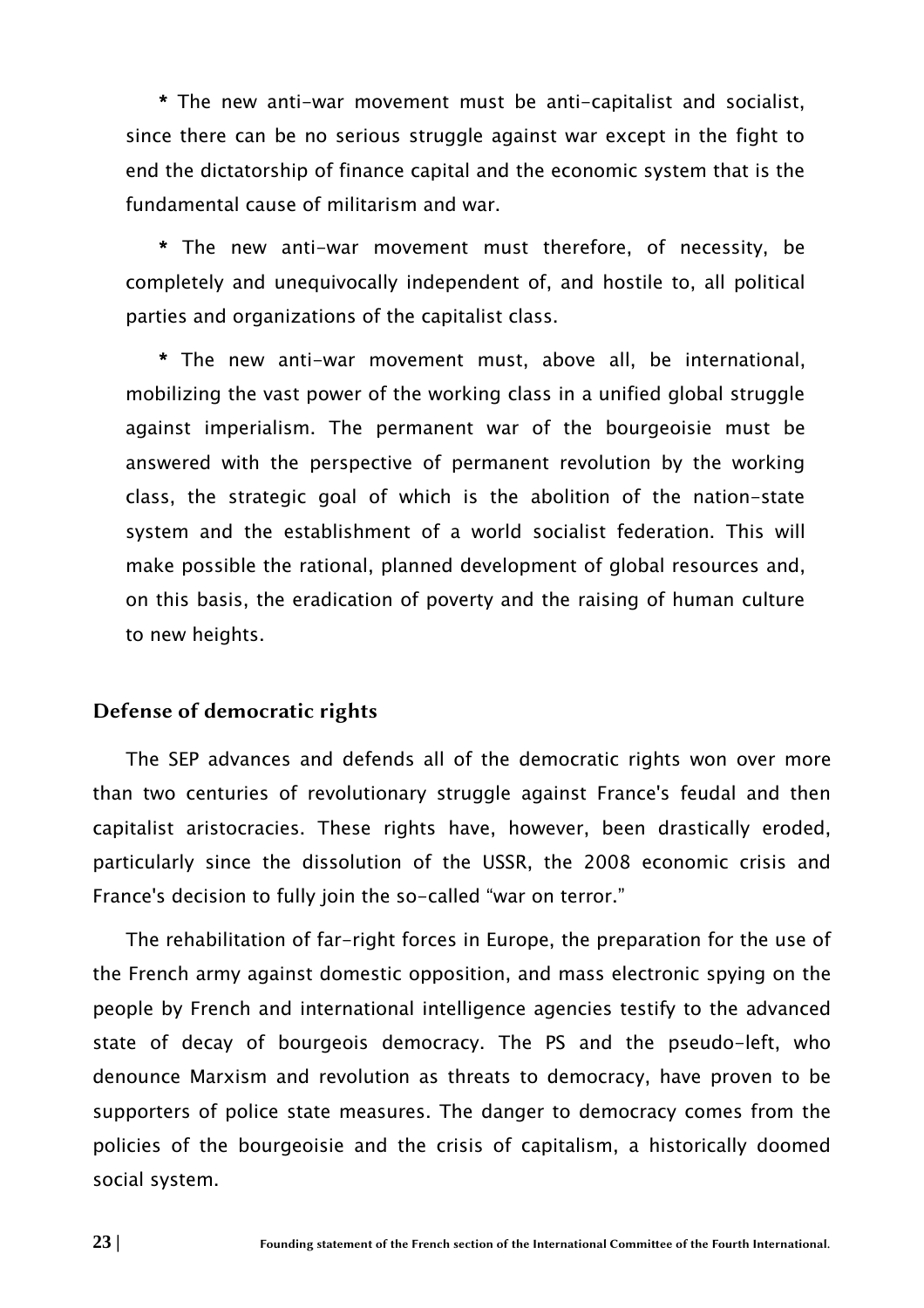The defense of democratic rights is inseparably linked to the struggle for socialism: as there can be no socialism without democracy, there will be no democracy without socialism. The decay of democracy, in France and all the countries with bourgeois democratic traditions, can be fought only in opposition to the entire political establishment through an independent political mobilization of the working class on the basis of a socialist program.

#### The struggle for the political independence of the working class

The struggle for power requires the unconditional political independence of the working class from the parties, political representatives, theoreticians and agents of the capitalist class. The repeated betrayals of revolutionary opportunities in France by Stalinism and the pseudo-left provide classic illustrations of the tragic consequences of a situation where the proletariat is straitjacketed by debilitating alliances with parties representing other class forces. In France, this signifies first and foremost unwavering opposition to the Socialist Party and its various Stalinist and pseudo-left satellites, and a rejection of the lie that these forces represent a lesser evil compared to other bourgeois parties.

The SEP's opposition to this bankrupt political establishment does not imply, however, any obligation to provide support to whatever parties and organizations emerge in opposition to it. The SEP evaluates such tendencies not based on their episodic positions on individual issues, but on their history, program, perspective, social basis and class orientation.

The SEP upholds the fundamental interests of the working class based on a scientific, Marxist understanding of the law-governed nature of capitalism and the political dynamics of class society. This places the SEP in irreconcilable opposition to opportunist politics, which sacrifices the long-term interests of the working class in the pursuit of short-term tactical gains. Opportunism is not, however, simply the product of intellectual and theoretical errors. It is rooted in material forces in capitalist society, and develops within the workers' movement as an expression of class forces hostile to the proletariat. Manifestations of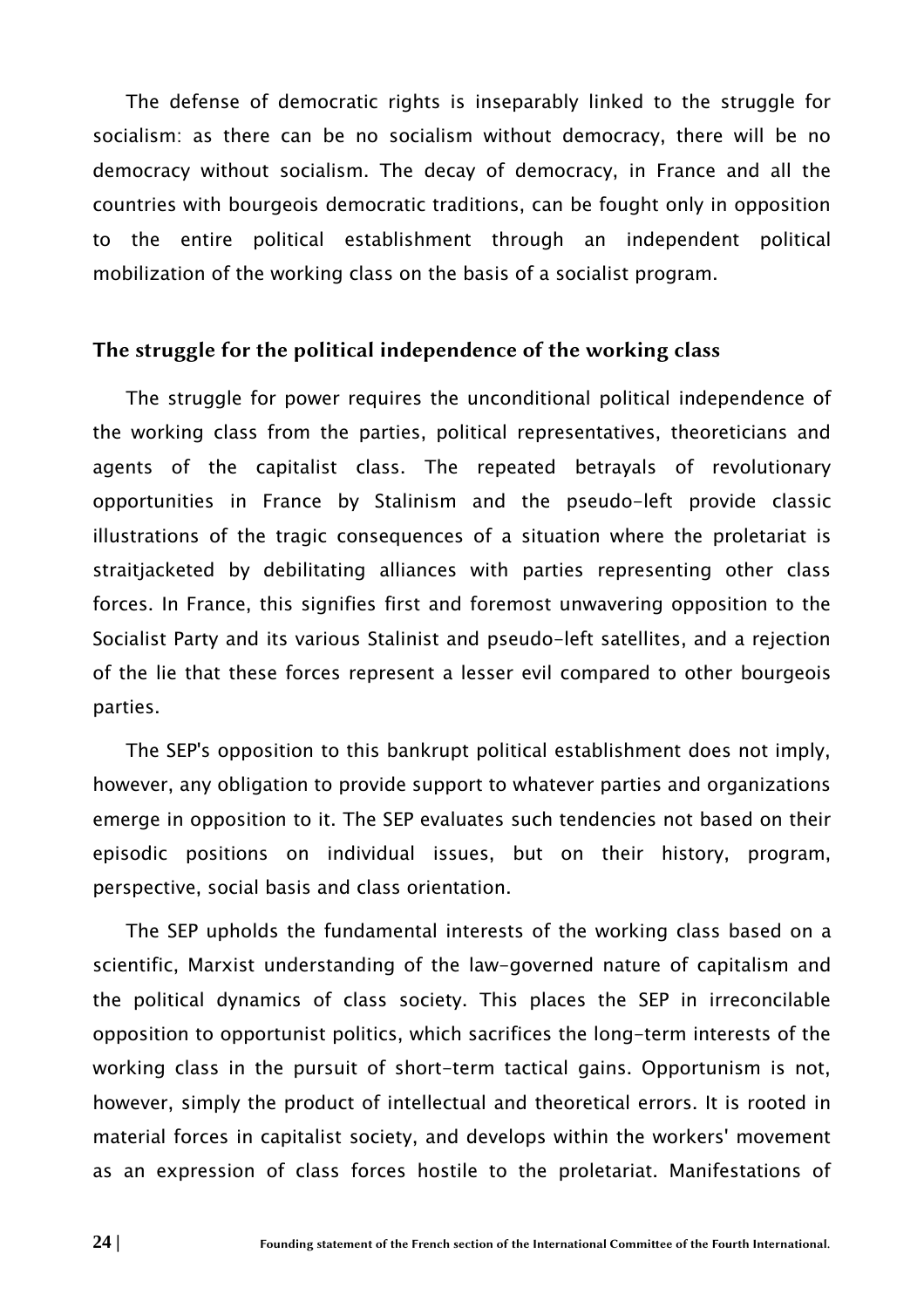opportunism, such as that of Stalin, which developed in the Bolshevik party in the 1920s, that of Pablo and Mandel, which developed inside the Fourth International in the 1950s, and the OCI's adaptation to the PS in the 1970s, can be traced to the influence of bourgeois and petty-bourgeois forces on the working class. The struggle against such influences is not a distraction from building the party, but rather the highest point at which the fight for Marxism in the working class is engaged.

The SEP defends the classical Marxist conception, developed by Lenin in the building of the Bolshevik Party and carried forth by Trotsky's struggle to build the Fourth International, that revolutionary socialist consciousness does not develop spontaneously in the working class. This consciousness requires scientific insight into the laws of historical development and of capitalism. This understanding must be introduced into the working class, and that is the principal task of the Marxist movement. Denigration of the struggle for revolutionary consciousness is the stock-in-trade of reactionary academics and political opportunists.

#### The Betrayal of the trade unions

The SEP calls for workers to break with the trade unions. It insists that workers' struggles can be victorious only if they are organized independently of the unions and based on a revolutionary socialist perspective for a broad mobilization of the working class in political struggle against capitalism. It encourages at every point the formation of new, independent organizations, such as factory and workplace committees, that truly represent the interests of rankand-file workers and are subject to their democratic control.

The SEP fights for a scientific understanding of the role of the trade unions. Already in the early days of the union movement in Britain, Marx criticized the unions, which negotiate the conditions of the exploitation of the working class under capitalism within a given country, rather than seeking the overthrow of capitalism internationally. "Instead of the conservative motto 'a fair day's wage for a fair day's work,' they ought to inscribe on their banner the revolutionary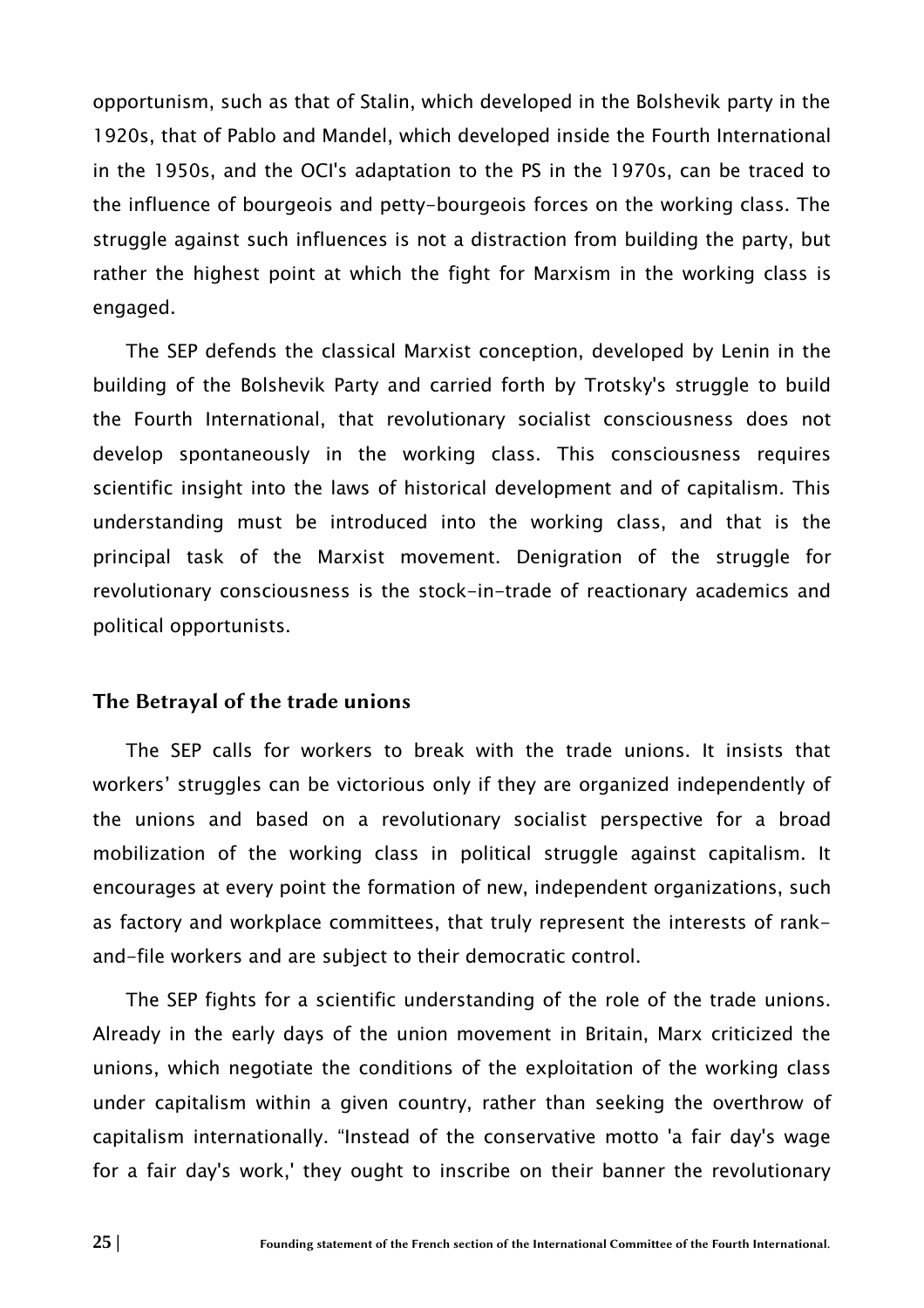watchword: 'Abolition of the wages system!'" Marx wrote.

The experiences of the  $20<sup>th</sup>$  century confirmed the generally counterrevolutionary role of the union bureaucracy, including in France, where the General Confederation of Labor (CGT) union played a key role, with the PCF, in suppressing revolutionary opportunities in 1936, 1945, 1953 and 1968. Nonetheless, to the extent that broad masses of militant workers sought to struggle through the unions, the Trotskyist movement correctly sought to intervene inside the unions. This distinguished the ICFI from innumerable pettybourgeois "left" groups that denounced the politics of the unions as an excuse to abstain from the struggle to reach the workers.

The advent of globalization in the period since 1968 and the collapse of the unions' working class membership transformed these organizations. From organizations that defended workers' short-term interests through nationallybased bargaining on wages and conditions, they turned into privileged bureaucracies that defend the corporations' global competitiveness by planning cuts to wages and jobs. In France, while they supervised symbolic protest strikes tailored to the political needs of the ruling elite, they oversaw a drastic reduction in strike activity. Nonetheless, despite the collapse of their dues base, social cuts, mass layoffs and plant closures, the revenues of the unions have continued to rise, thanks to billions of euros in legal or semi-legal funding from corporations and the state. They are no longer workers' organizations, but empty shells funded by the ruling class, in which workers are trapped and controlled by petty-bourgeois functionaries tied to the police and intelligence agencies. They function today as an industrial police force directed against the working class.

#### For a Leninist vanguard party in the working class

The entire history of the  $20<sup>th</sup>$  century shows that revolution cannot triumph unless the working class is led by a revolutionary party. This underlies the ferocious hostility in the reactionary petty-bourgeois milieu of the pseudo-left to the building of a Marxist vanguard party in the working class. The SEP encourages broad struggle by the working class and welcomes every true victory.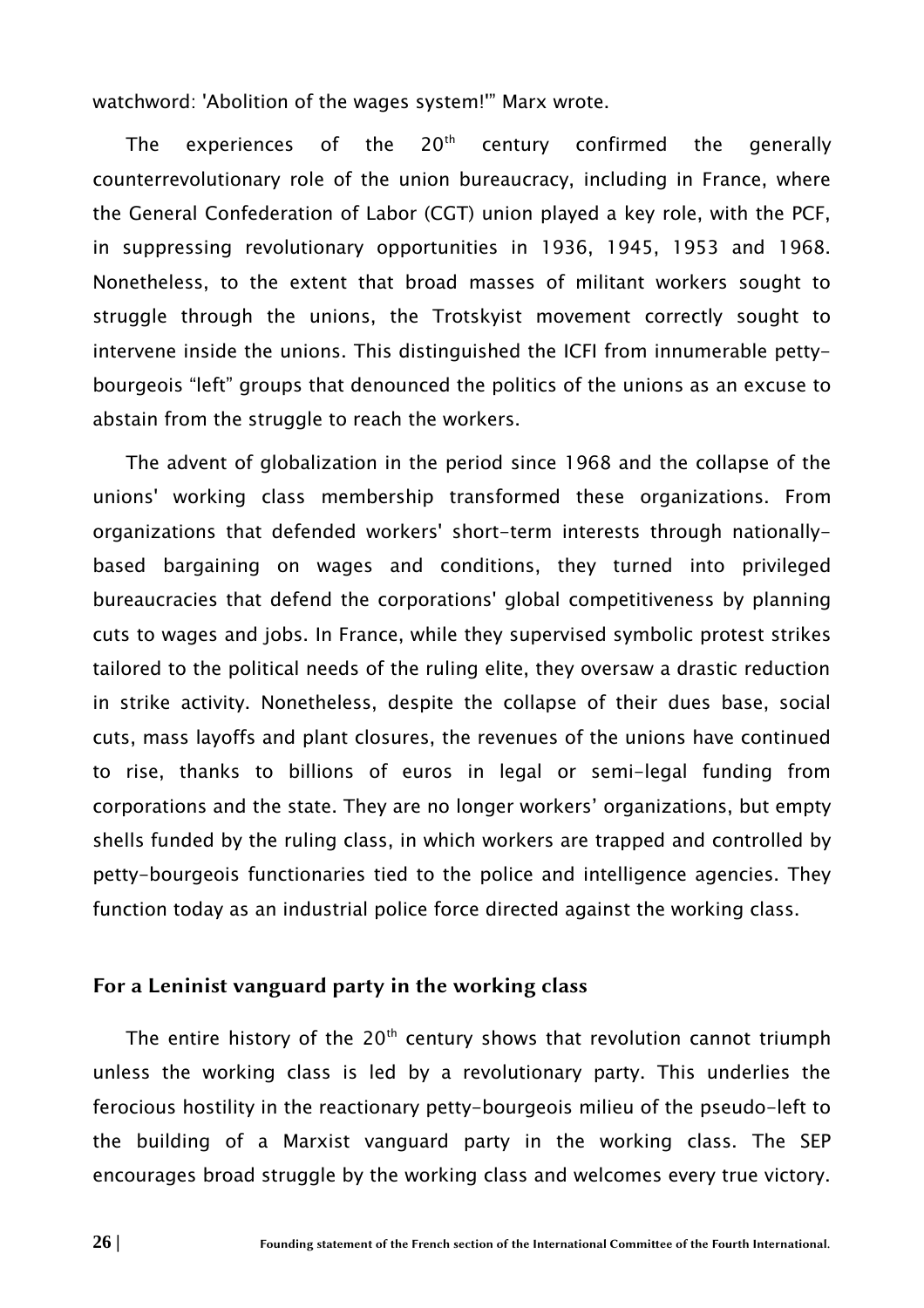It fundamentally opposes, however, syndicalist conceptions that the organization of militant struggles can replace a worked-out revolutionary strategy for the working class, led by a Marxist party.

The SEP upholds the essential revolutionary socialist principle: tell the workers the truth. It bases its program and its political work on a scientific and objective assessment of political reality and fights to develop socialist consciousness in the masses by bringing its Marxist perspective to the most advanced layers of workers and youth. It rejects the insidious claim that Marxists must take the prevailing level of mass consciousness--or rather, what pettybourgeois philistines imagine it to be--as their point of departure. The first responsibility of the party, Trotsky explained, is to give "a clear, honest picture of the objective situation, of the historic tasks which flow from this situation, irrespective of whether or not the workers are today ripe for this. Our tasks don't depend on the mentality of the workers. The task is to develop the mentality of the workers. That is what the program should formulate and present before the advanced workers."

The revolutionary struggle of the working class requires organization, and organization is impossible without discipline. The discipline required for revolutionary struggle cannot be imposed from above, however; it must develop on the basis of an agreement, freely arrived at, on principles and program. This conception finds expression in the organizational structure of the SEP, which is based on the principles of democratic centralism. In the formulation of policy and tactics, the fullest democracy must prevail within the party. No restraints, other than those indicated in the party's constitution, are placed on internal discussion of the SEP's policies and activities. Leaders are democratically elected by the membership, and are subject to criticism and control. But if the formulation of policy requires the broadest discussion and open and honest criticism, its implementation requires the strictest discipline. Decisions arrived at democratically within the party are binding on all members. Those who object to this essential element of centralism, or who see in the demand for discipline a violation of their personal freedom, are not revolutionary socialists but anarchistic individuals who do not understand the implications or the demands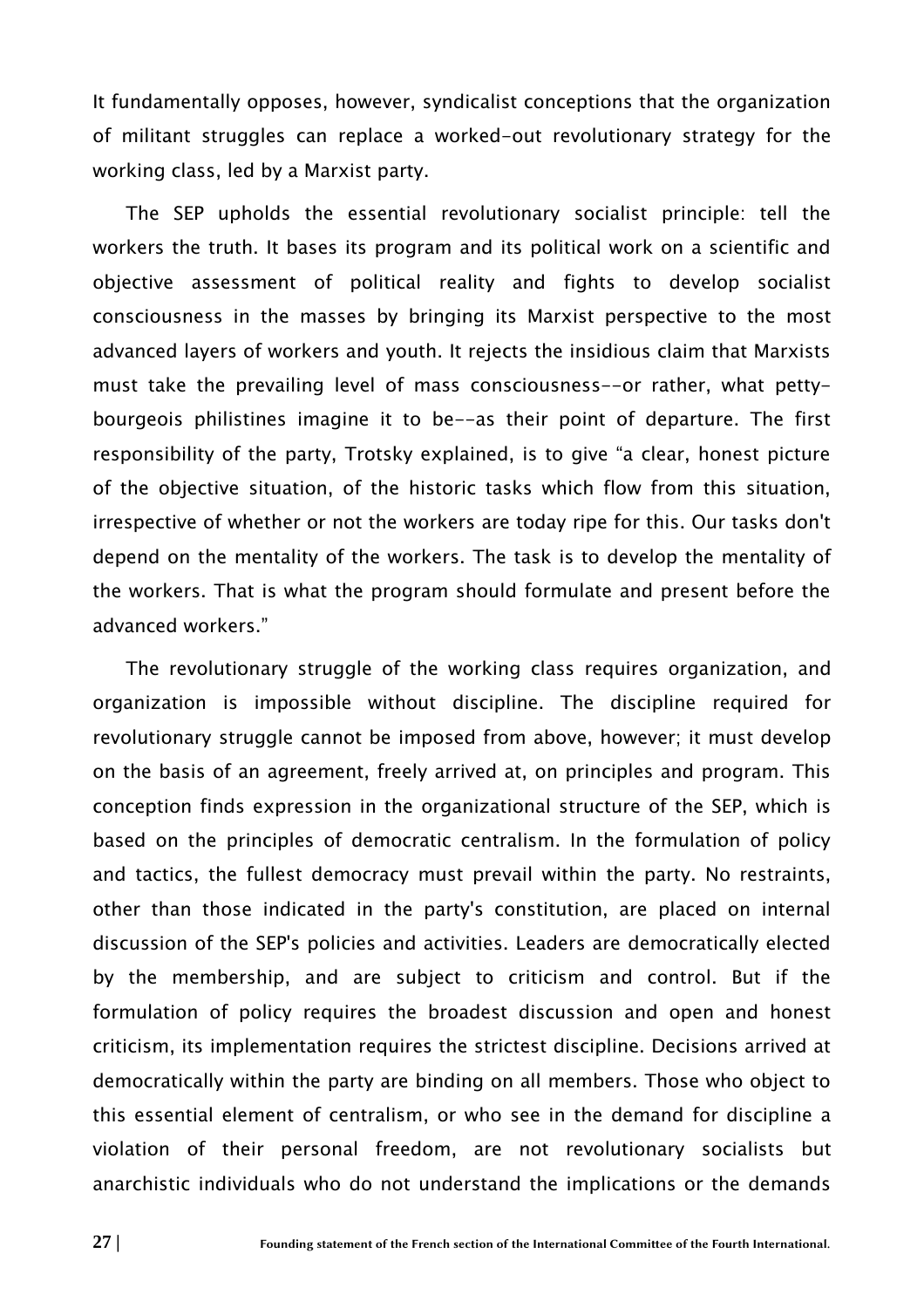of the class struggle.

#### Defense of Marxism

A central task of the SEP is the defense of the historical and theoretical tradition of Marxism. Nearly a century ago, on the  $50<sup>th</sup>$  anniversary of the Paris Commune, Trotsky wrote, "More than any other proletariat has the French made sacrifices for the revolution. But also more than any other has it been duped. Many times has the bourgeoisie dazzled it with all the colors of republicanism, of radicalism, of socialism, so as always to fasten upon it the fetters of capitalism. By means of its agents, its lawyers and its journalists, the bourgeoisie has put forward a whole mass of democratic, parliamentary, autonomist formulae which are nothing but impediments on the feet of the proletariat, hampering its forward movement." It must be added that over the last century, this work of political and theoretical mystification has continued on an even more massive scale.

The SEP bases its activity on an analysis of the objective laws of history and society. Rooted in materialism, Marxism insists on the primacy of matter over consciousness. "The ideal is nothing else than the material world," Marx wrote, "reflected by the human mind, and translated into forms of thought." The materialism of Marxism is dialectical, in that it regards the material world and its reflections in thought not as a collection of fixed, internally undifferentiated objects and concepts, but as a complex of processes in constant motion and interaction, with antagonistic and divergent tendencies. This conception provided the theoretical basis for the development by Karl Marx and Friedrich Engels of scientific socialism, based on an objective understanding of class conflict and exploitation in capitalist society and of the revolutionary role of the working class.

Despite the socialistic sentiments that animated masses of workers in France during the  $20<sup>th</sup>$  century, these conceptions did not prevail in sections of the middle class intelligentsia that professed loyalty to Marxism. The collapse of the pseudo-left parties in the current epoch of capitalist crisis, imperialist war, and